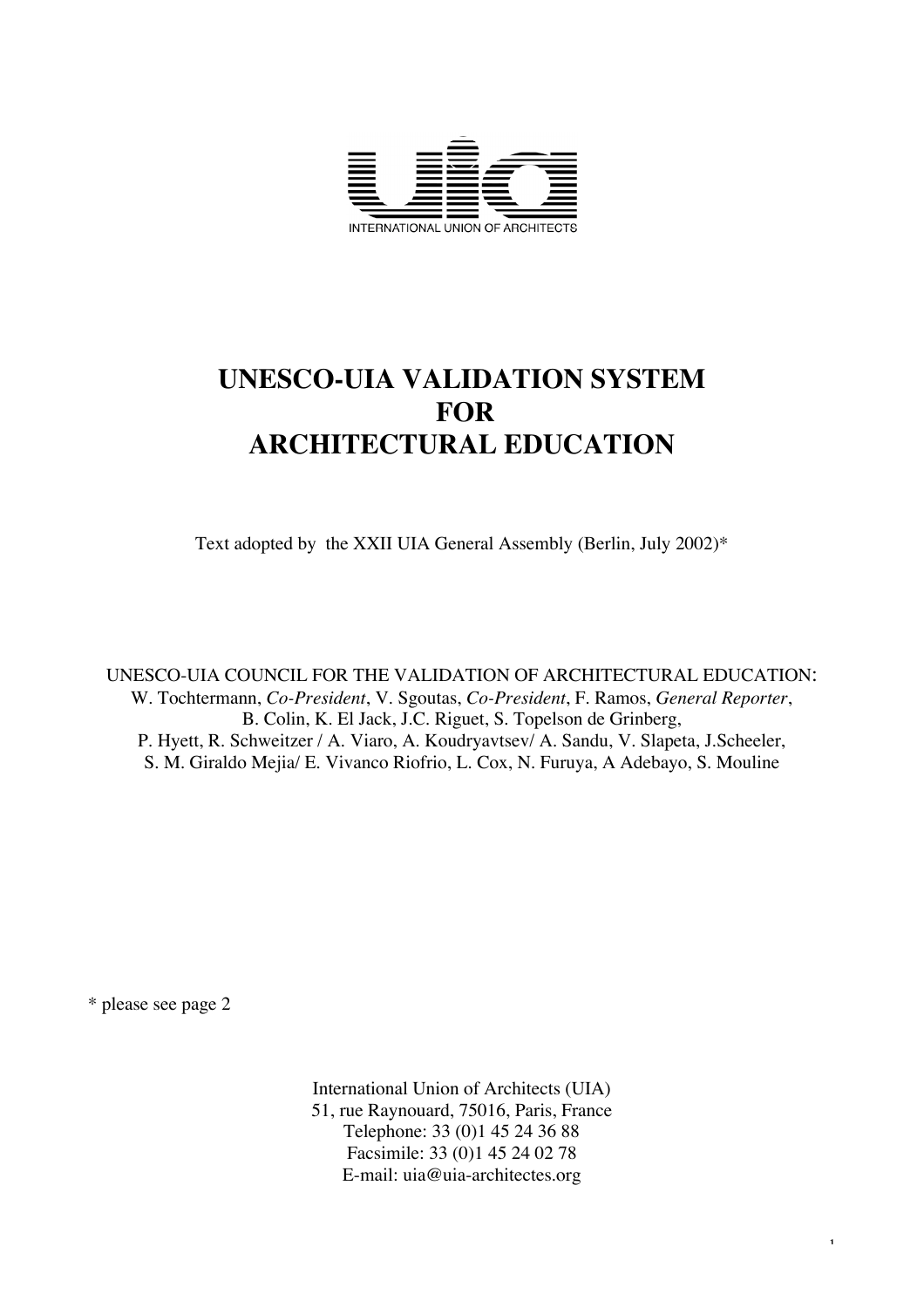# XXII UIA General Assembly (Berlin, Germany, July 2002) :

Resolution No. 13 :

"With one vote against and three abstentions, the Assembly adopted the initial version of the text of the UNESCO-UIA validation system for architectural education document, with the understanding that it would be tested and refined throughout the coming triennium".

## 98th Session of the UIA Council (Curitiba, Brazil, November 2002) :

Resolution No. 2 :

"The Council decided to bring the modifications asked for by P. Hanna to Resolution No. 13 of the Assembly in Berlin, by adding :

*Resolution No. 13: ... in the refinement of the text dealing with the recognition of validation systems, the requirement to have at least three study programmes be reviewed to take account of small countries where they may only be two schools of architecture".*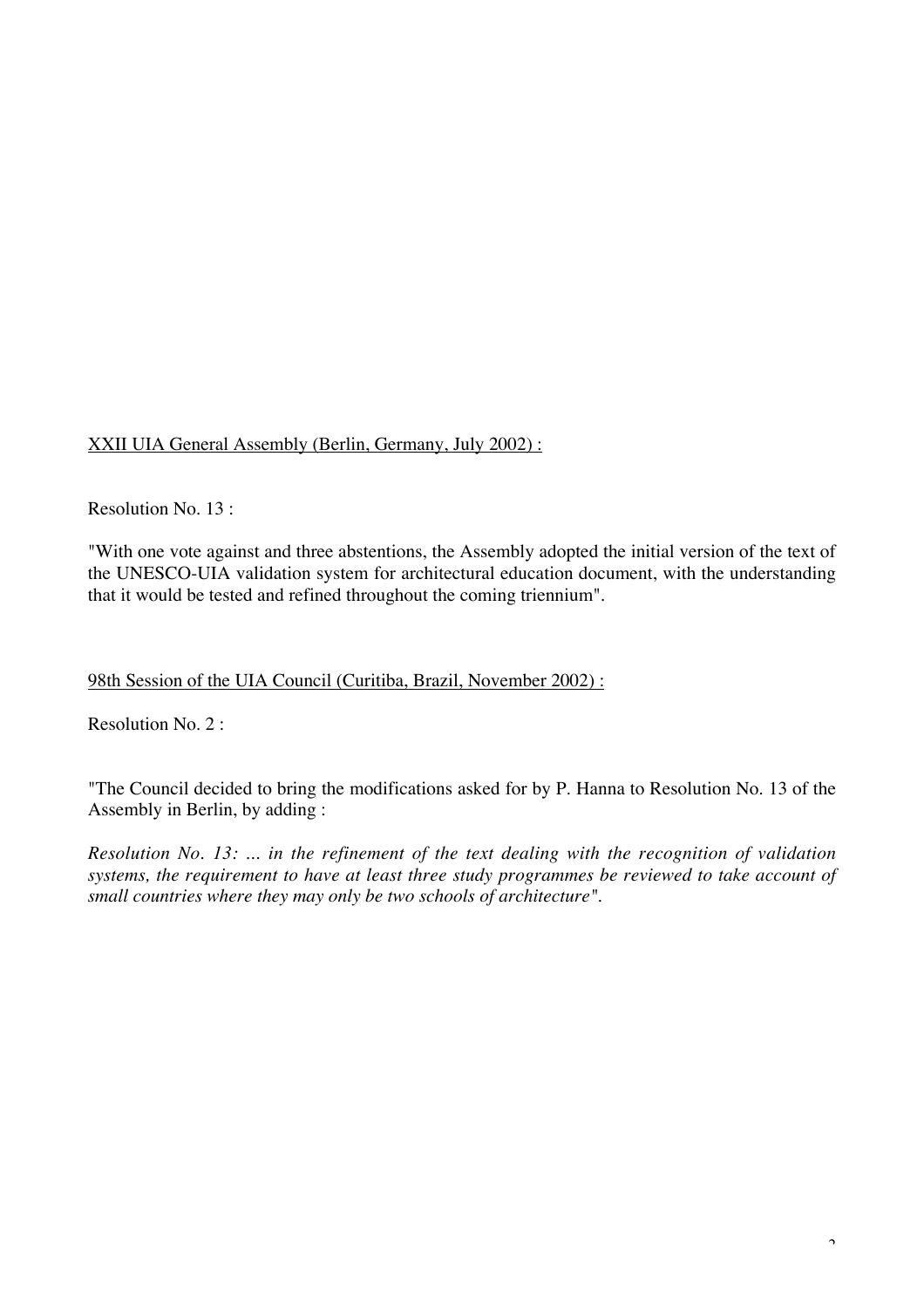# **TABLE OF CONTENTS**

## **PREFACE by Wolf Tochtermann, Co-President**

## **PREFACE by Vassilis Sgoutas, Co-President**

- **0. Preamble**
- **I. Validation of Architectural Education Programmes**
- **II. Principle of Reciprocity**
- **III. Ways to Obtain Validation**
- **IV. Validation Criteria**
- **V. Analysis of Criteria**
	- V.1 Conformity with the UNESCO-UIA Charter for Architectural Education

## V.2 Agreement to the principle of reciprocity

| V.2.1 | By institutions responsible for a system of validation |
|-------|--------------------------------------------------------|
| V.2.2 | By institutions responsible for study programmes       |

## V.3 Qualitative criteria

| V.3.1 | University level education; a curriculum dedicated mainly to architecture; a |
|-------|------------------------------------------------------------------------------|
|       | satisfactory balance between theory and practice                             |
| V.3.2 | Teaching requirements                                                        |
| V.3.3 | Capabilities to be acquired by the student                                   |
| V.3.4 | Teaching staff and architectural practice                                    |
| V.3.5 | Teaching based on project realisation                                        |
| V.3.6 | Student/teacher ratio                                                        |
| V.3.7 | Resources                                                                    |

V.4. Quantitative indicators

## **VI. Academic Portability**

## **VII. UNESCO-UIA Recommendations**

## **VIII. Updates to the UNESCO-UIA Charter for Architectural Education**

## **IX. Recognition/Validation Protocol**

| IX.1 |        | Recognition of validation systems |
|------|--------|-----------------------------------|
|      | IX.1.1 | Existing systems                  |
|      | IX.1.2 | New systems                       |

- IX.2 Validation of study programmes
- IX.3 Report Groups for study programmes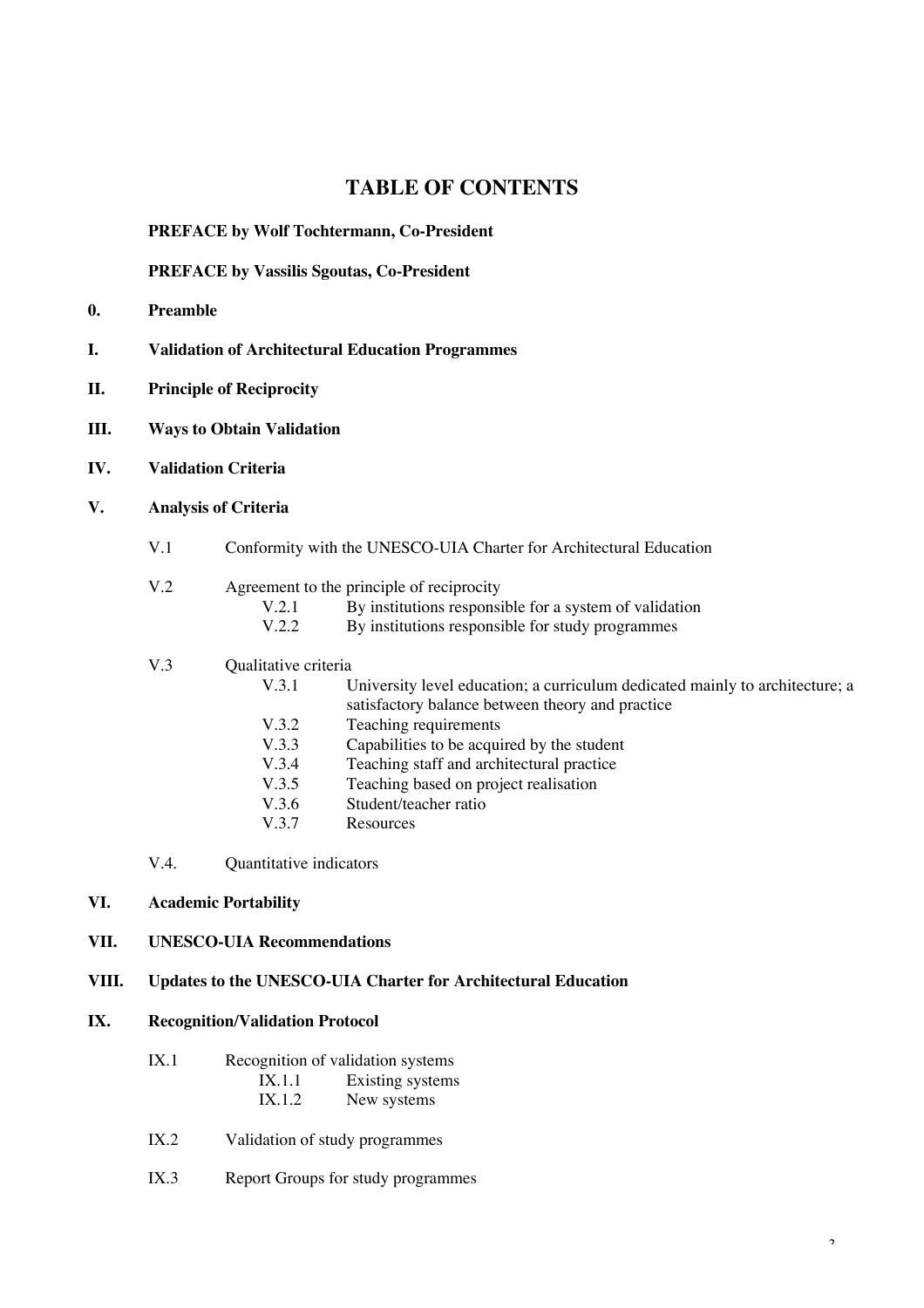| IX.3.1 |  | Members of UNESCO-UIA Regional Validation Committees |  |
|--------|--|------------------------------------------------------|--|
|--------|--|------------------------------------------------------|--|

- IX.3.2 UIA Member Section Appointees<br>IX.3.3 Registration Board Representative
- IX.3.3 Registration Board Representatives<br>IX.3.4 Student Representatives
- IX.3.4 Student Representatives<br>IX.3.5 Final composition
- Final composition
- IX.4 Report Groups for validation systems
- IX.5 Additional Report Group members
- IX.6 Languages
- IX.7 Recognition/Validation Process
	- IX.7.1 Opening document<br>IX.7.2 Assessment alternat
	- IX.7.2 Assessment alternatives<br>IX.7.3 Decision phase
	- IX.7.3 Decision phase<br>IX.7.4 Finances
	- Finances

| Appendix A                  | <b>Assessment Procedures</b>                                                                                                                 |
|-----------------------------|----------------------------------------------------------------------------------------------------------------------------------------------|
| <b>Appendix B</b>           | <b>Glossary</b>                                                                                                                              |
| Appendix C                  | Working Bodies of the UNESCO-UIA Validation System for<br><b>Architectural Education</b>                                                     |
| <b>Reference Document 1</b> | <b>UNESCO-UIA Charter for Architectural Education</b><br>(Barcelona, June 1996)                                                              |
| <b>Reference Document 2</b> | UIA Accord on Recommended International Standards of<br><b>Professionalism in Architectural Practice</b><br>(Beijing, June 1999)             |
| <b>Reference Document 3</b> | <b>UIA Architectural Education - Reflections and</b><br><b>Recommendations</b><br>(to be presented at the UIA Assembly in Berlin, July 2002) |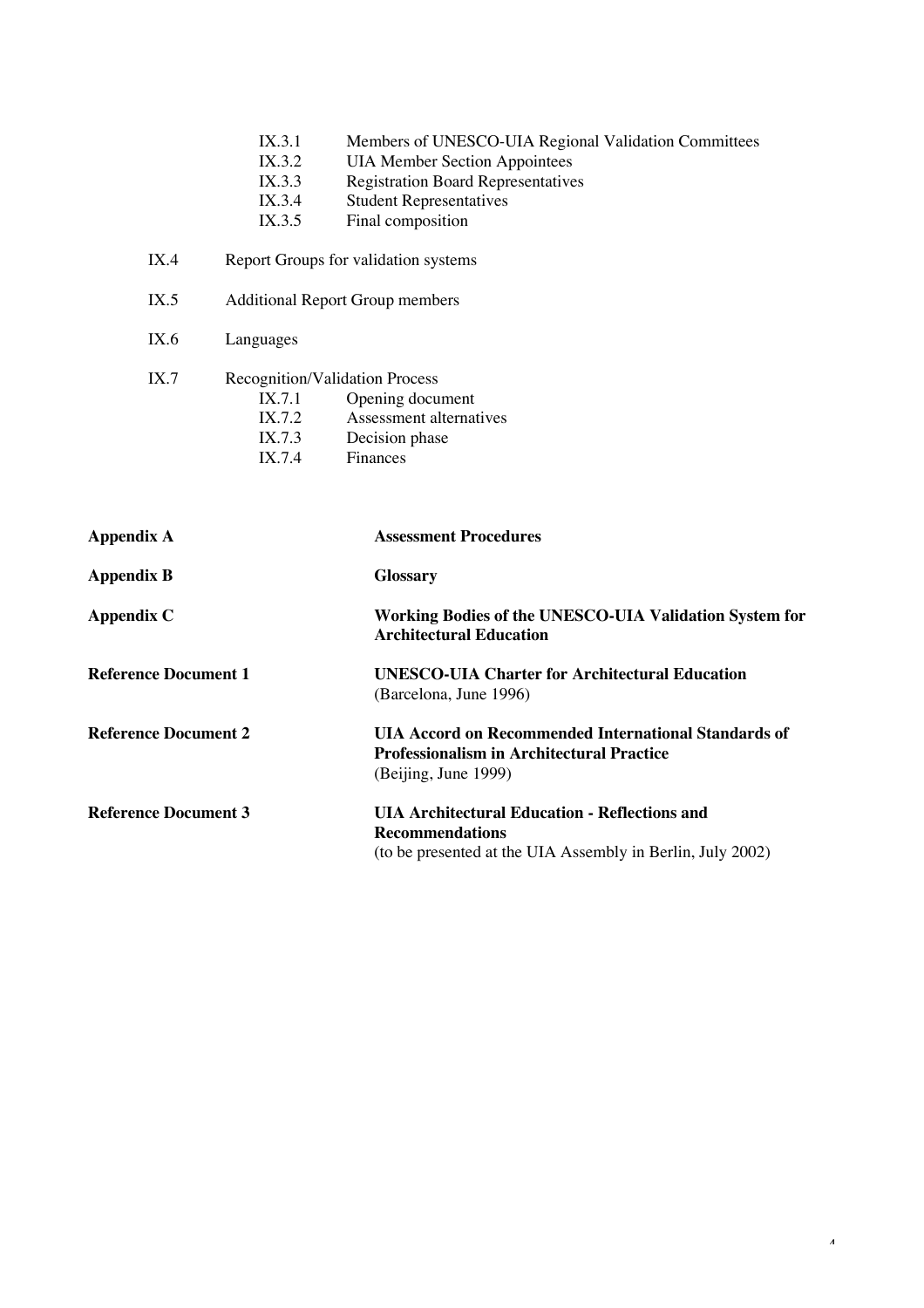#### Preface **Wolf Tochtermann** *Co-President of the UNESCO / UIA Validation Committee for Architectural Education*

It was certainly not an easy task to draw up a document defining a UNESCO/UIA System of Validation. Of universal significance, this document directly concerns our profession as a whole and is of particular interest to schools of architecture and other institutions responsible for the education of architects in all regions of the world.

This is an ambitious project, the finalisation of which called for countless meetings and necessitated a large volume of continuous work to ensure that it would be ready for the next General Assembly of the International Union of Architects, which will be held in Berlin (Germany), from 27 to 29 July 2002.

I fully appreciate the vastness and complexity of this enterprise and would like to take this opportunity to express my admiration and my sincere thanks to all those who developed the basic principles of the project and produced the document you have before you. Besides, this document proves that the UIA has now included the question of architectural education on a permanent basis, as one of the priorities of its action programme. This document represents the logical follow-up to the *UNESCO/UIA Charter for Architectural Education,* to which it refers directly in various chapters.

Despite the wealth of this document, a series of questions on education and schools of architecture to which the document is unable to answer fully remain outstanding. Do Schools of Architecture prepare young architects for a professional life characterised by increasing and diversified demands? What is the relationship today between education and professional practice? Which are the study programmes and curricula that permit the choice of specific streams leading to clearly defined qualification profiles? Will the young architect be trained to dialogue on an equal basis with representatives of other professions actively involved in design, management and renovation in the field of construction? Will he/she be apt to act within the political movement and participate in the political and administrative decision-making that precede the architect's intervention?

Intellectual awakening should be the primary aim of every school of architecture. They should be capable of educating all students and not only the best amongst them; yet, many schools function in almost total isolation, with a frequently mixed teaching body rarely capable of developing a real programme permitting the student of choose and take courses corresponding to his centres of interest and motivation. Schools of architecture often experience enormous difficulties in building a bridge between the knowledge they are transmitting and the practice of creation. Besides, it is clear that the teaching is not always adapted because it is based solely on the idea of the project, the architectural composition, which proves to be too limiting particularly at a time when the profession is being required to change permanently, in the same way as the society it serves.

The diversification of the profession has been called for frequently and since many years - to the detriment of the architect-generalist. Research and teaching, just like town planning and territorial development, technology and management, redevelopment and conservation are amongst the many subjects of specialisation and diversification for the profession. Consequently, they ought to be reflected in the study programmes. Back in 1928, Le Corbusier wrote: "the profession of architect will never disappear: rather, it will be dispersed and diffused over a considerable number of branches". Almost 75 years later, we are, in my opinion, still far from this vision.

A stronger social engagement is also demanded of the architect, a more extensive role in society and in fields that are outside the realm of the profession. A series of themes launched by the UIA, often in fact with UNESCO support, such as "architecture and water", "architecture and poverty" and "the architect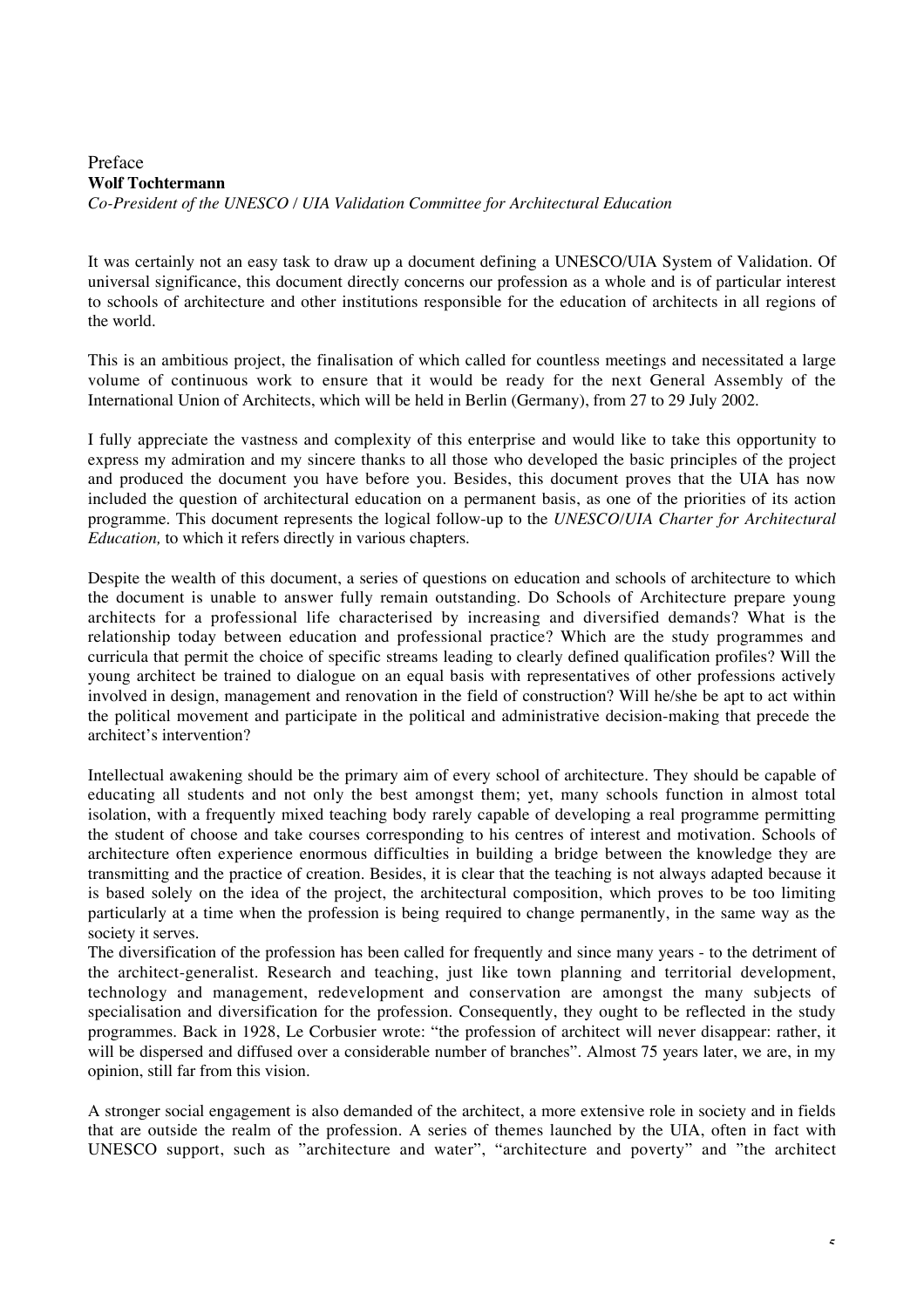as enabler" or again a project for the improvement of "kampungs", which prove that many architects are perfectly prepared to tackle these subjects which are linked to development problems as a whole. It would indeed be useful if they could be made the subject of a specific school curriculum, and that not only in developing countries.

All of that to say that this document, prepared with remarkable commitment, cannot be considered as the final phase in a process that began over six years ago. I consider that the work realised to date ought to be pursued. Apart from the question of validation and equivalence of diplomas, I feel it important to pursue reflection on architectural education, professional practice and the role and responsibility of our profession in society, at a high level. The opportune time, in my opinion, will be when the revision of the UNESCO/UIA Charter for Architectural Education is undertaken.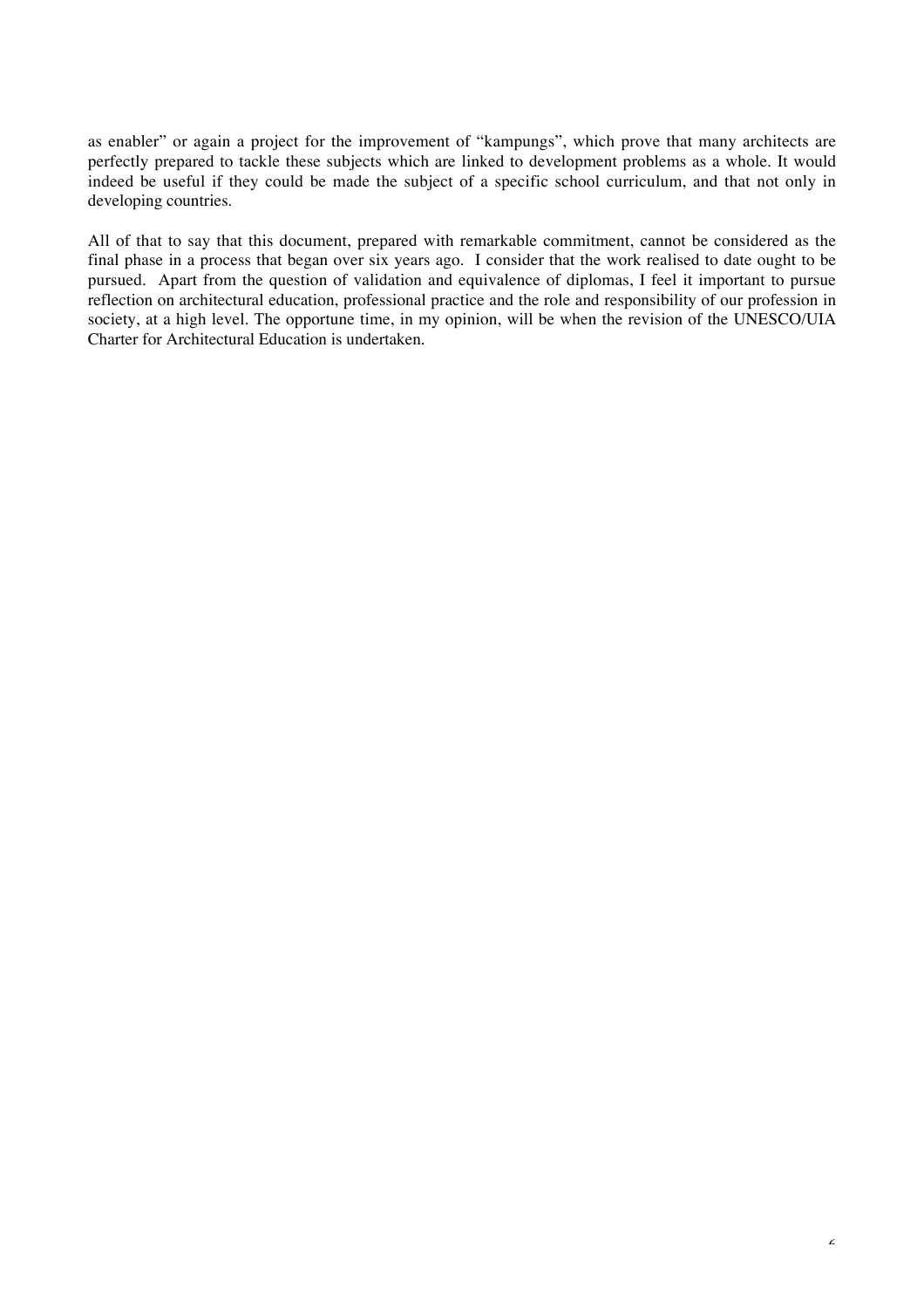## Preface **Vassilis Sgoutas** *Co-President of the UNESCO / UIA Validation Committee for Architectural Education*

In the long history of collaboration between the UIA and UNESCO, many important missions have been carried out. Yet, when on May 16, 2000, the Agreement was signed that has led to the document at hand, we all sensed that it was something special, that it was by far the biggest common challenge that our two organisations have faced.

The UNESCO-UIA Validation System for Architectural Education has been instigated to fill a real need.

Globalisation, and the fallout from globalisation on domestic issues, has changed the facts of life for us as architects . Professional practice is becoming increasingly liberalised. But so is architectural education. The UNESCO-UIA Validation System for Architectural Education aims to put order into what could become chaos and in so doing will be buttressing the basic tenet of our mission, which can be none other than to be properly equipped to produce quality architecture that will be of service to society.

It is true that we live in an unequal world. It is also true that architecture is being practised internationally, in a field that is not level, a field where the "competitors" do not have equal means at their disposal – neither comparable education, nor comparable technology.

The task of rendering the practice of architecture more equitable is not an easy one. In the long-term, it is only education that can rectify the imbalance.

For this to become a reality, we need an educational system that will ensure equal opportunities for all and a validation system that will reflect the real merit of each study programme. We think that the journey we have embarked upon with UNESCO has the potential to become the catalyst for our goals.

Architecture is not practised in a social or economic vacuum. This must be reflected in the study programmes of the schools of architecture.

The Agreement signed between UNESCO and the UIA makes a clear reference to the need to incorporate the human and social sciences into architectural education. Add to this up-to-date technologies, management, and financial skills, and we can see emerging a more all-inclusive education that will give future architects the necessary ammunition to recapture their role as leaders of the multidisciplinary teams that create the components of the built environment.

Although we as architects are best suited to provide this leadership function, it is not our unalienable right. It is a position that we must earn. And we are convinced that this can be achieved through a system of university education, and also of continuing education, that will encompass the goals that UNESCO and the UIA have set.

It is evident that this document is not cast in stone. It will evolve like all living documents should. It will take on board the characteristics of our several cultures and will be all the richer for it. Our intention is to have a framework document that will serve as the starting point for a modus operandi adjusted to regional and cultural specificites.

The UIA has always said no to the globalisation of culture. It follows that it also says no to the globalisation of architectural education.

This diversity must, however, be harnessed in a way that will allow for the portability of academic credentials at both the international and regional levels.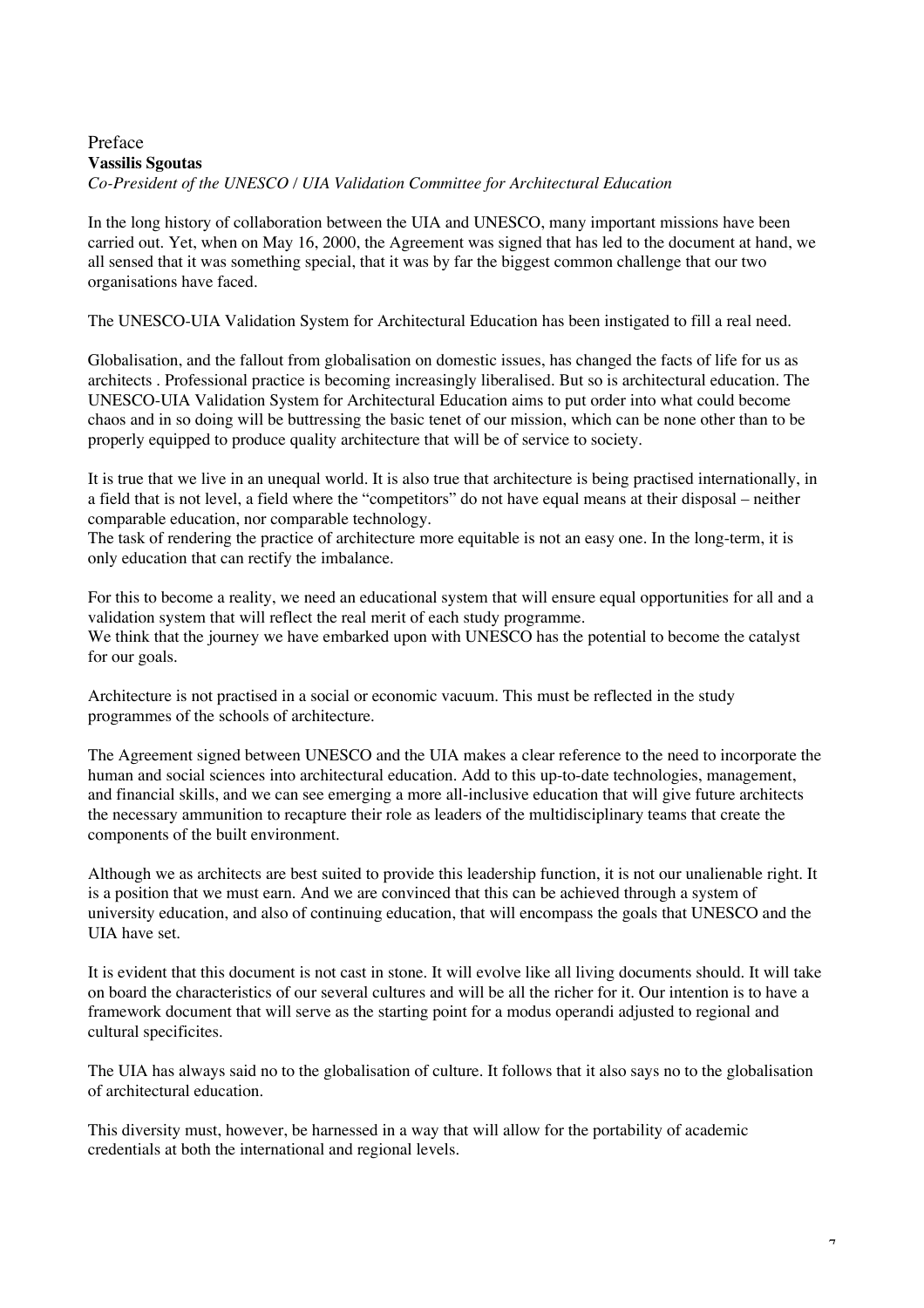This becomes crucial when we envisage a world that will be characterised by a far greater mobility of architects, and also of students. So a system will need to be devised that will ensure portability not only of the final degree but also of the yearly study programmes. Such a system would also be conducive to exchange programmes for students and young architects.

We feel that the UIA, being the only world organisation of architects, is, together with UNESCO and its huge, universal social agenda, best suited to implement this ambitious goal.

The task that lays ahead of us is daunting. But we firmly believe that in this document we have the basis for restructuring architectural education in a way that will bring the architects and student of architecture of the world closer together. Let's make it happen.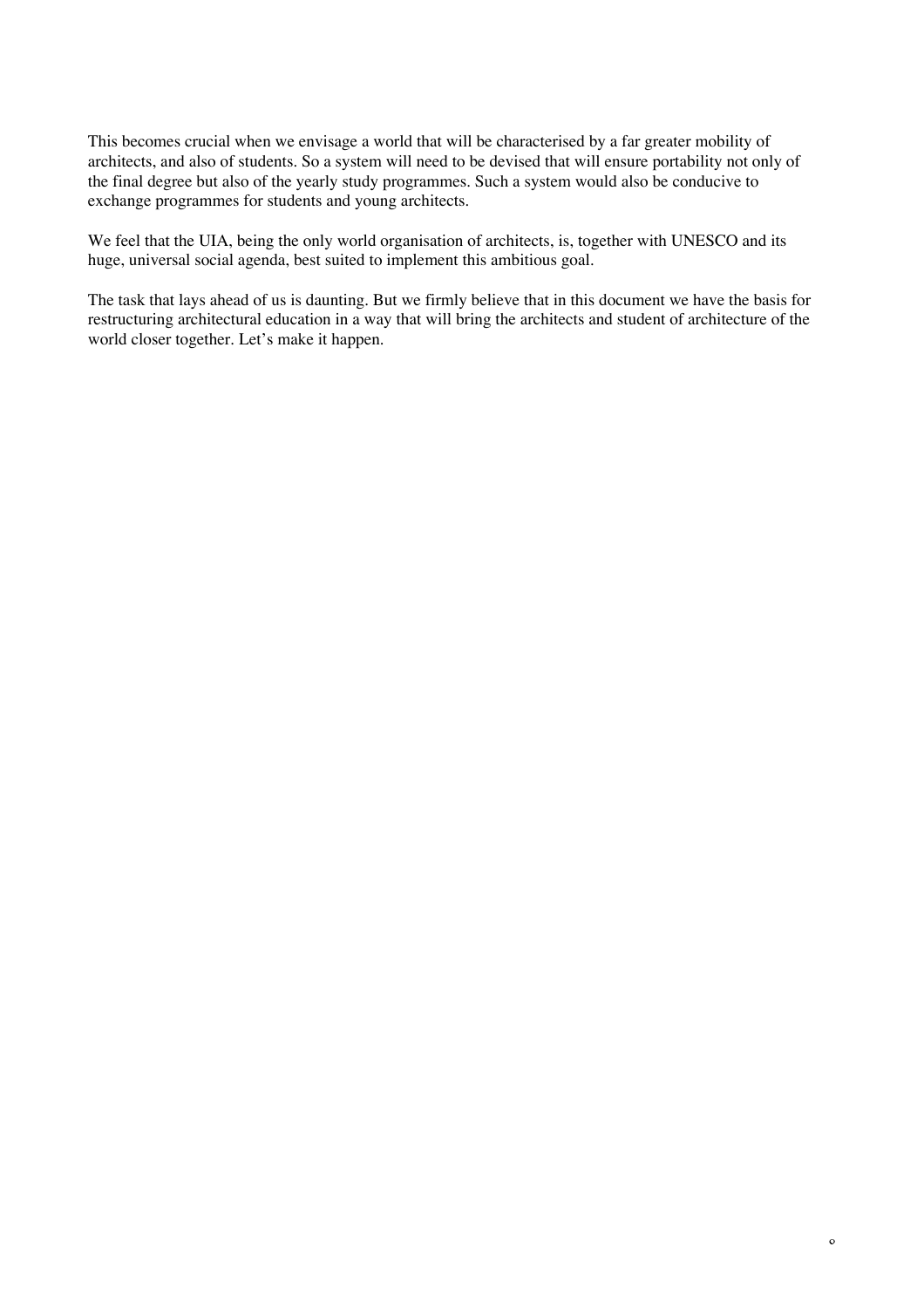## **0. PREAMBLE**

#### **UNESCO**

The United Nations Organisation for Education, Science, and Culture is the institution created by the United Nations to extend, develop, and improve Education, Culture, and Science at the local, regional, and international level.

The education of architects as professionals of the built environment has been one of UNESCO's priority research and working topics for many years.

#### **UIA**

The International Union of Architects includes architects' professional associations in over 100 countries, and is the only world-wide association of architects.

The founding principles of the UIA confer on it the mission of promoting and developing the education of architects.

#### **UNESCO and UIA collaboration**

Since the early 1970's, UNESCO has associated itself with the UIA for its principal actions in the field, making the UIA its partner institution for the implementation and technical follow-up of the activities conducted in Zurich, Lomé, Paris, Chandigarh, etc. The fruits of this collaboration are to be found in the recommendations drawn up at each event.

#### **UNESCO-UIA Charter for Architectural Education**

Another result of this collaboration was the creation of the UNESCO-UIA Charter for Architectural Education and its approval during the UIA during its World Congress of Architects in Barcelona, in 1996. This Charter defines a precise framework for architectural teaching that will result in architects who are capable of contributing in a positive manner to meeting the challenges facing 21st Century society.

#### **UNESCO-UIA Validation Committee for Architectural Education**

Without in any way restricting the rich variety that exists in architectural education, it seems appropriate that a reference system be made available, in order to provide schools and universities with a balanced evaluation of their architectural education programmes. This system of evaluation must determine conformity with the Charter, validate programmes according to their level of quality, and highlight the specific aspects which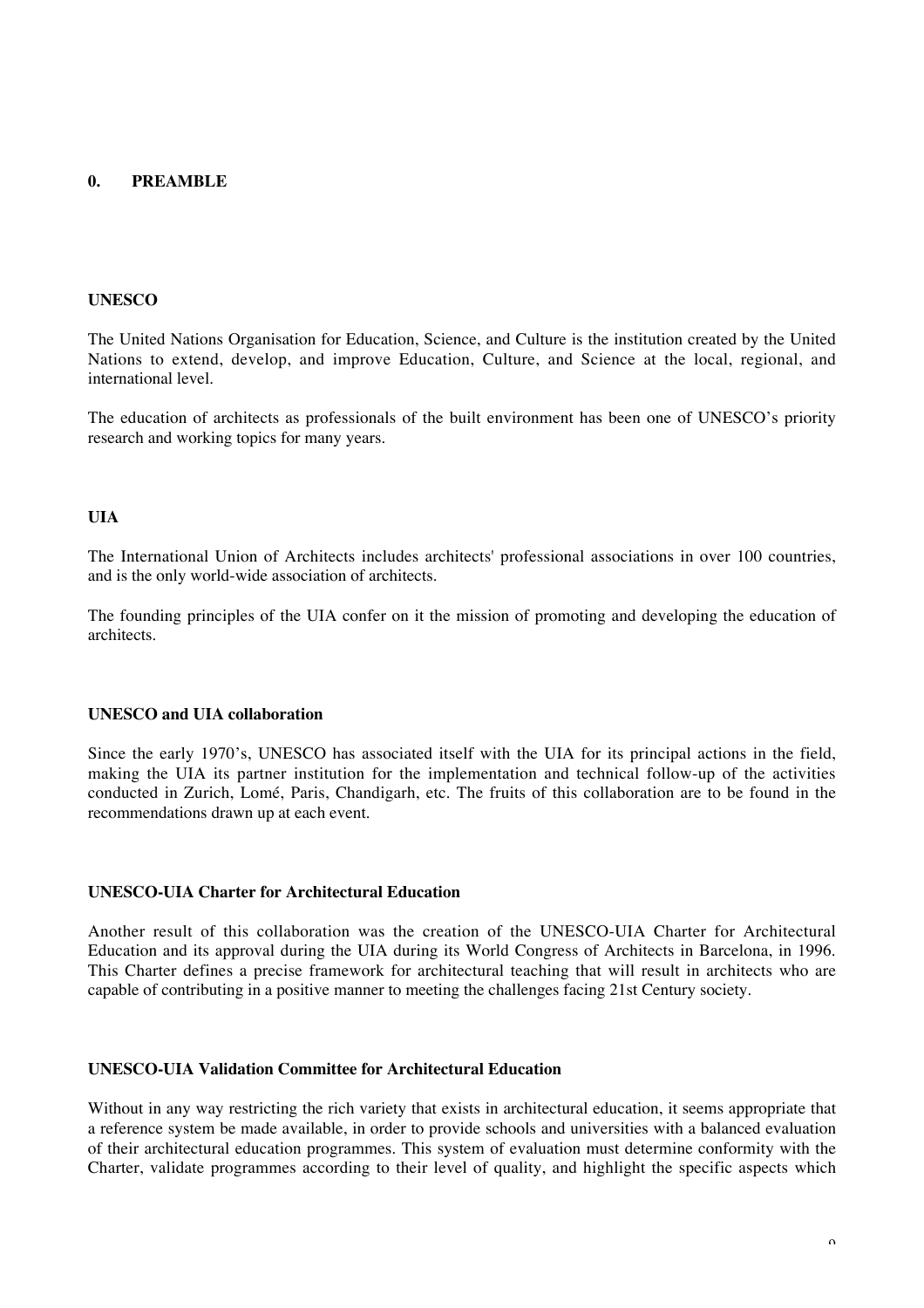characterise each school. It is also important that the Charter's evolution be guided by geographic and cultural particularities throughout the world.

The desire to ensure a correct interpretation of the Charter and its evolution led UNESCO and the UIA to create the UNESCO-UIA Validation Committee for Architectural Education, through a protocol signed by the two institutions on May 16, 2000. This protocol defines the Committee's aims as:

- 1. The validation of conformity to the Charter for study programmes and activities carried out by schools and universities, who request it of their own free will.
- 2. The assessment and validation of these programmes' level of quality, according to previously established, clearly defined criteria.
- 3. The drawing up of recommendations, at the global and regional, and perhaps local, levels in order to achieve a fuller interpretation of the Charter and to improve the quality of education.
- 4. Technical support for the development of the content of the Charter.

The present document's intent is to lay out the procedure for implementing the UNESCO-UIA Validation System for Architectural Education.

This is a living document that will be reviewed periodically to ensure the adequate fulfilment of its aims.

## **I. VALIDATION OF ARCHITECTURAL EDUCATION PROGRAMMES**

Validation includes verification of the following aims of UNESCO and the UIA :

- I.1. Conformity of the study programme with the UNESCO-UIA Charter for Architectural Education.
- I.2. Assurance that the study programme provides a high level of quality, based on the required capabilities.
- I.3. Academic portability of the study programme's content at the international, regional, and local levels.

## **II. PRINCIPLE OF RECIPROCITY**

It is the goal of the UNESCO-UIA Validation System that administrations, institutions, universities, schools, and professional associations that request validation of their architectural study programmes, agree to recognise and accept aims I.1, I.2, and I.3 for equivalent study programmes validated by the UNESCO-UIA System.

## **III. WAYS TO OBTAIN VALIDATION**

Two main ways to obtain recognition/validation are foreseen :

III.1. Recognition by the UNESCO-UIA Validation System of either existing or new systems of validation or accreditation.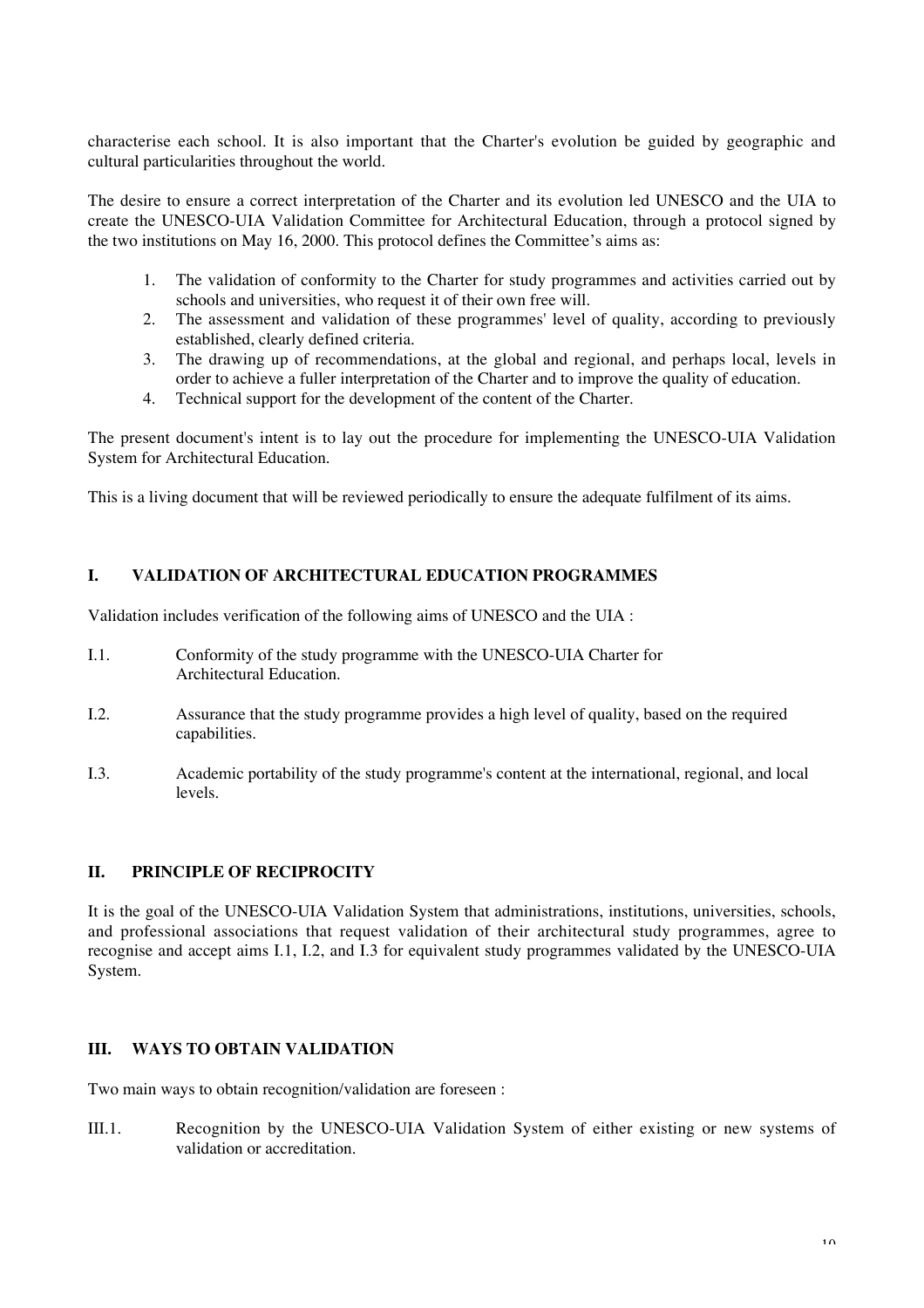New validation systems may be established through agreements between the UNESCO-UIA Validation System and national, academic, or professional administrations.

III.2. Validation may be obtained through direct assessment of the architectural study programmes of an individual institution by the UNESCO-UIA Validation System.

> Study programmes that have been refused accreditation by one of the validation systems recognised by UNESCO and the UIA, will not be reconsidered by the UNESCO-UIA Validation System.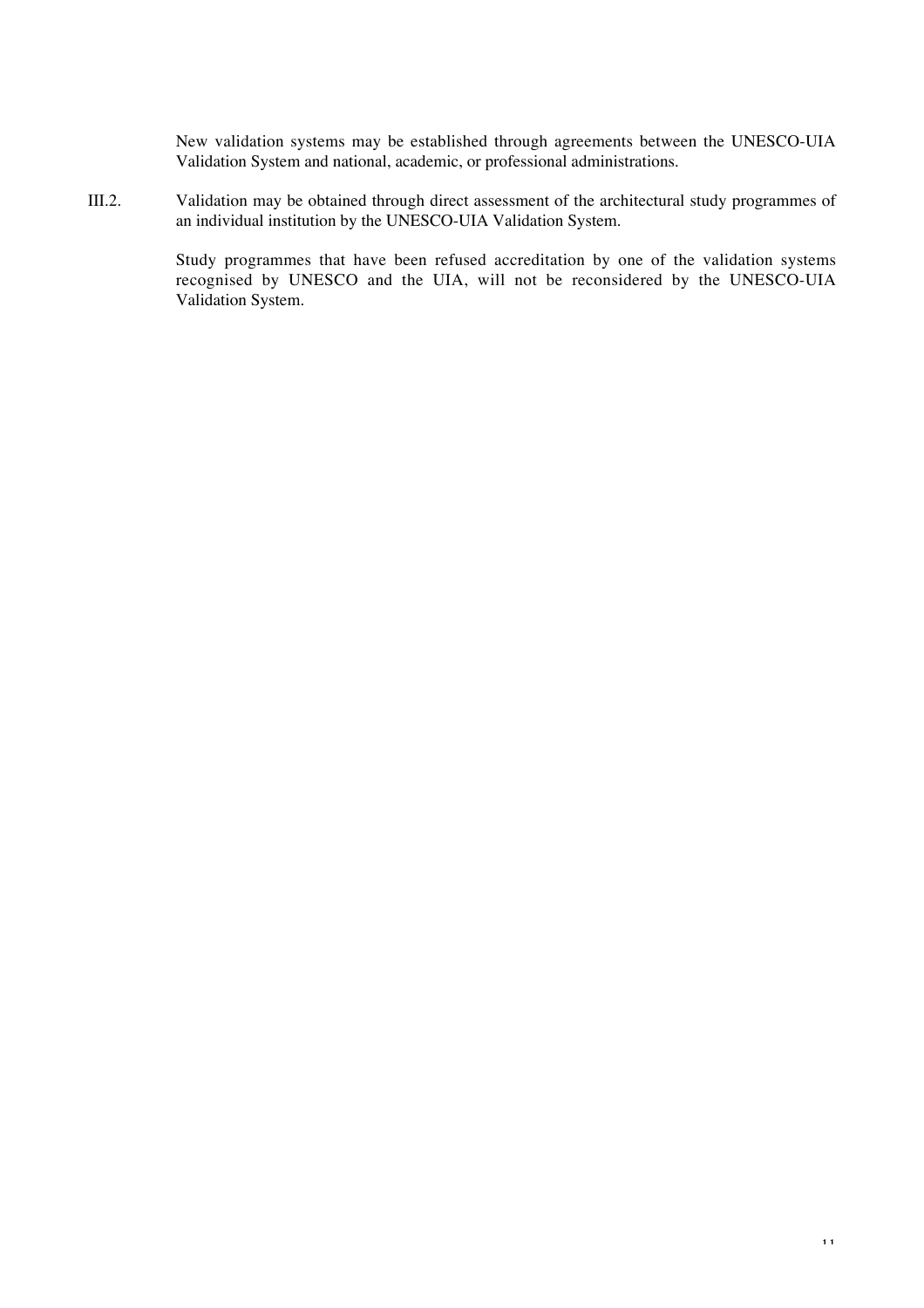## **IV. VALIDATION CRITERIA**

## **IV.1 . Conformity with the UNESCO-UIA Charter for Architectural Education** (see Clause V.1)

**IV.2. Agreement to the principle of reciprocity** (see Clause V.2)

## **IV.3 Qualitative criteria**

i.e. conformity of the study programmes with the following:

- IV.3.1 University level education, with a curriculum dedicated mainly to architecture and illustrating a satisfactory balance between theory and practice (see Clause V.3.1). IV.3.2 Teaching requirements (see Clause V.3.2). IV.3.3 Capabilities to be acquired by the student during the study programme
	- (see Clause V.3.3).
- IV.3.4 Teaching staff and architectural practice (see ClauseV.3.4).
- IV.3.5 Teaching based on project realisation (see Clause V.3.5).
- **IV.4 Student/teacher ratio** (see Clause V.3.6).
- **IV.5 Resources** (see Clause V.3.7)
- **IV.6. Quantitative indicators** (see Clause V.4)

## **V. ANALYSIS OF CRITERIA**

## **V.1 Conformity with the UNESCO-UIA Charter for Architectural Education**

The validation system or study programme will commit itself to this goal in the document requesting recognition or validation and by the acceptance of the UNESCO-UIA Charter for Architectural Education.

#### **V.2. Agreement to the principle of reciprocity**

#### V.2. 1 By institutions responsible for a system of validation.

The principle of reciprocity implies that any institution responsible for a validation system should recognise as an objective of the UNESCO-UIA Validation System the acceptance as equivalent of the academic aspects of comparable study programmes that have been validated by the UNESCO-UIA System. This objective includes the exchange of Report Group members and experiences with the UNESCO-UIA Validation System and, where feasible, with other validation systems recognised by UNESCO and the UIA.

## V.2. 2. By institutions responsible for study programmes.

The principle of reciprocity implies that any institution responsible for a study programme should recognise as an objective of the UNESCO-UIA Validation System the acceptance as equivalent of the academic aspects of comparable study programmes validated by the UNESCO-UIA System. This objective includes, where feasible, the exchange of students,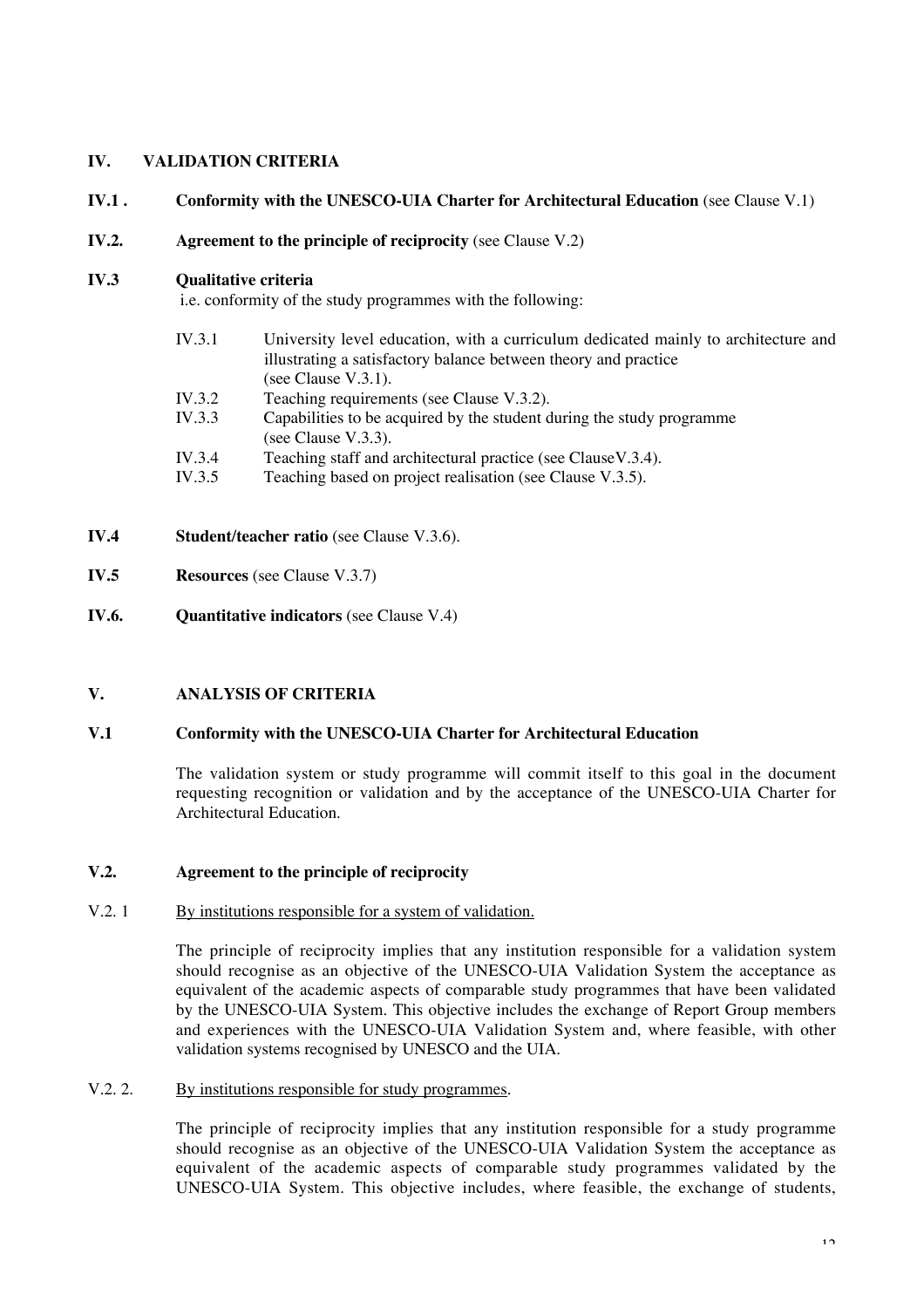teachers, and experiences with other programmes validated by the UNESCO-UIA Validation System.

## **V.3. Qualitative criteria**

i.e. conformity of the study programme with the following:

V.3.1. University level education; a curriculum dedicated mainly to architecture; a satisfactory balance between theory and practice.

> A university level education implies that the student has already obtained a secondary level education (baccalaureate, matriculation, or equivalent diploma) and passed the exams necessary to enter a university or equivalent learning establishment (faculties, *polytechniques*, academies, etc.).

> The teaching of architecture as the principle element of the educational programme can be testified to by the following elements of evaluation :

- \* a title, degree, diploma, certificate, or equivalent attributed to students who successfully complete the programme
- \* the contents of the subjects studied
- \* the themes developed in the project workshops/design studio<br>\* the educational contents is terms of time accuracy and tool
- the educational contents in terms of time, resources, and teachers
- \* the programme's final project or examination
- \* any other criteria that attest to the fact that the primary objective of the study programme is to train competent architects.

A satisfactory balance between theory and practice implies that the study programme addresses the fact that architects cannot limit themselves to conceptual analysis or virtual projects, nor can they stop at purely mechanical construction. Instead, architects must understand that their work resides in the tension between reason, emotion, and intuition, and is at the crossroads between human, social, and cultural values and the technical capacities of construction.

## V.3.2 Teaching requirements :

- V.3.2.1. All the points defined in Article II.4 of the UNESCO-UIA Charter for Architectural Education
	- 1. An ability to create architectural designs that satisfy both aesthetic and technical requirements.
	- 2. An adequate knowledge of the history and theories of architecture and the related arts, technologies, and human sciences.
	- 3. A knowledge of the fine arts as an influence on the quality of architectural design.
	- 4. An adequate knowledge of urban design, planning, and the skills involved in the planning process.
	- 5. An understanding of the relationship between people and buildings, and between buildings and their environment, and of the need to relate buildings and the spaces between them to human needs and scale.
	- 6. An understanding of the profession of architecture and the role of the architect in society, in particular in preparing briefs that take into account social factors.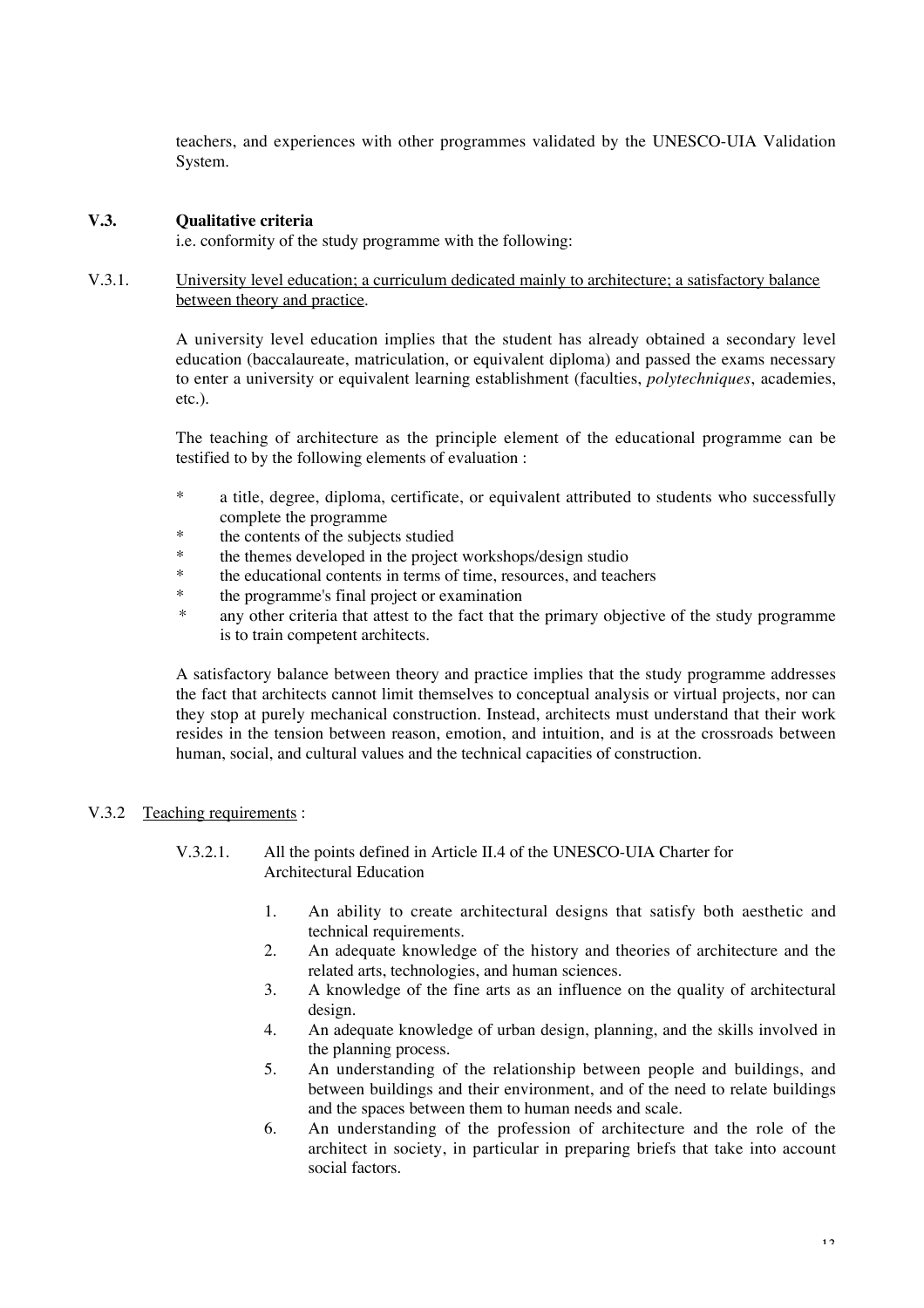- 7. An understanding of the methods of investigation and preparation of the brief for a design project.
- 8. An understanding of the structural design, constructional, and engineering problems associated with building design.
- 9. An adequate knowledge of physical problems and technologies and of the function of buildings so as to provide them with internal conditions of comfort and protection against the climate.
- 10. The design skills necessary to meet building users' requirements within the constraints imposed by cost factors and building regulations.
- 11. An adequate knowledge of the industries, organisations, regulations, and procedures involved in translating design concepts into buildings and integrating plans into overall planning.
- V.3.2.2 Special points to be considered:
	- 1. Awareness of responsibilities toward human, social, cultural, urban, architectural, and environmental values, as well as architectural heritage.
	- 2. Adequate knowledge of the means of achieving ecologically sustainable design and environmental conservation and rehabilitation
	- 3. Development of a creative competence in building techniques, founded on a comprehensive understanding of the disciplines and construction methods related to architecture.
	- 4. Adequate knowledge of project financing, project management, and cost control
	- 5. Training in research techniques as an inherent part of architectural learning, for both students and teachers.

## V.3.3 Capabilities to be acquired by the student during the study programme: In their study programmes, architecture students need to acquire design abilities, knowledge, and skills in order to become architects that are capable of fulfilling their role as generalists who can co-ordinate interdisciplinary objectives.

## **A. Design**

- Ability to engage imagination, think creatively, innovate, and provide design leadership.
- Ability to gather information, define problems, apply analyses and critical judgement, and formulate strategies for action.
- Ability to think three dimensionally in the exploration of design.
- Ability to reconcile divergent factors, integrate knowledge, and apply skills in the creation of a design solution.

## **B. Knowledge**

B1. Cultural and Artistic Studies

- Ability to act with knowledge of historical and cultural precedents in local and world architecture.
- Ability to act with knowledge of the fine arts as an influence on the quality of architectural design.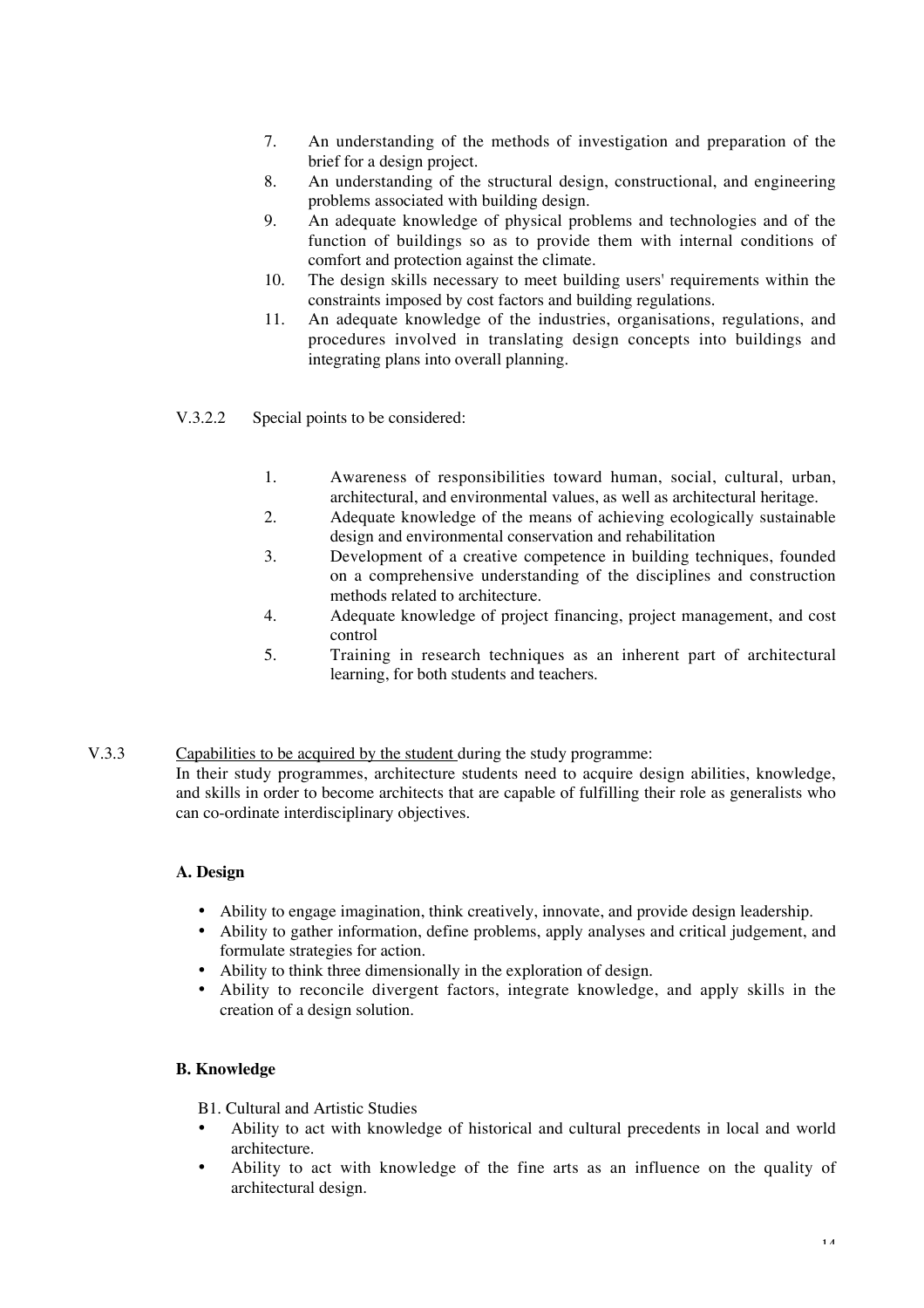- Understanding of heritage issues in the built environment.
- Awareness of the links between architecture and other creative disciplines.

B2. Social Studies

- Ability to act with knowledge of society, clients, and users.
- Ability to develop a project brief through definition of the needs of society, users and clients, and to research and define contextual and functional requirements for different types of built environments.
- Understanding of the social context in which built environments are procured, of ergonomic and space requirements and, issues of equity and access.
- Awareness of the relevant codes, regulations, and standards for planning, design, construction, health, safety, and use of built environments.
- Awareness of philosophy, politics, and ethics as related to architecture.

B3. Environmental Studies

- Ability to act with knowledge of natural systems and built environments.
- Understanding of conservation and waste management issues.
- Understanding of the life-cycle of materials, issues of ecological sustainability, environmental impact, design for reduced use of energy, as well as passive systems and their management.
	- Awareness of the history and practice of landscape architecture, urban design, as well as territorial and national planning and their relationship to local and global demography and resources.
	- Awareness of the management of natural systems taking into account natural disaster risks.
- B4. Technical Studies
	- Technical knowledge of structure, materials, and construction.
	- Ability to act with innovative technical competence in the use of building techniques and the understanding of their evolution.
	- Understanding of the processes of technical design and the integration of structure, construction technologies, and services systems into a functionally effective whole.
	- Understanding of services systems as well as systems of transportation, communication, maintenance, and safety.
	- Awareness of the role of technical documentation and specifications in design realisation, and of the processes of construction cost planning and control.
- B5. Design Studies
	- Knowledge of design theory and methods.
	- Understanding of design procedures and processes.
	- Knowledge of design precedents and architectural criticism.
- B6. Professional Studies
	- Ability to act with knowledge of professional, business, financial, and legal contexts.
	- Ability to understand different forms of procurement of architectural services.
	- Awareness of the workings of the construction and development industries, financial dynamics, real estate investment, and facilities management.
	- Awareness of the potential roles of architects in conventional and new areas of activity and in an international context.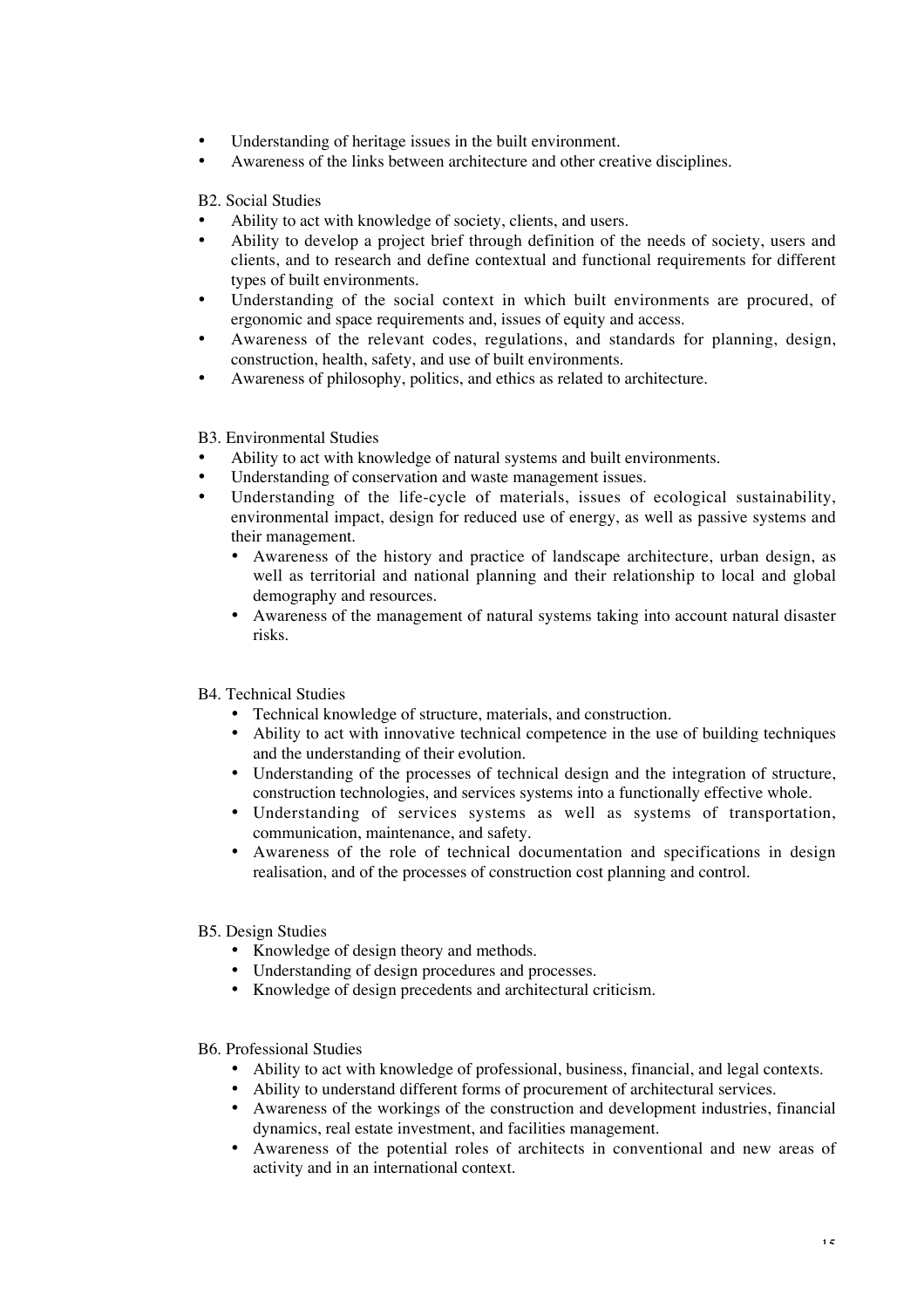- Understanding of business principles and their application to the development of built environments, project management, and the functioning of a professional consultancy.
- Understanding of professional ethics and codes of conduct as they apply to the practice of architecture and of the architects' legal responsibilities where registration, practice, and building contracts are concerned.

## **C. Skill**

- Ability to act and to communicate ideas through collaboration, speaking, numeracy, writing, drawing, modelling, and evaluation.
- Ability to utilise manual, electronic, graphic and model making capabilities to explore, develop, define, and communicate a design proposal.
- Understanding of systems of evaluation that use manual and/or electronic means for performance assessments of built environments.

## V.3.4. Teaching staff and architectural practice

In order for teachers of architecture to guide students in the development of their architectural capabilities, the teachers must remain in close contact with professional practice and its evolution. It is therefore desirable for the majority of teachers to be practising architects, who experience the profession in its multiple and varied aspects.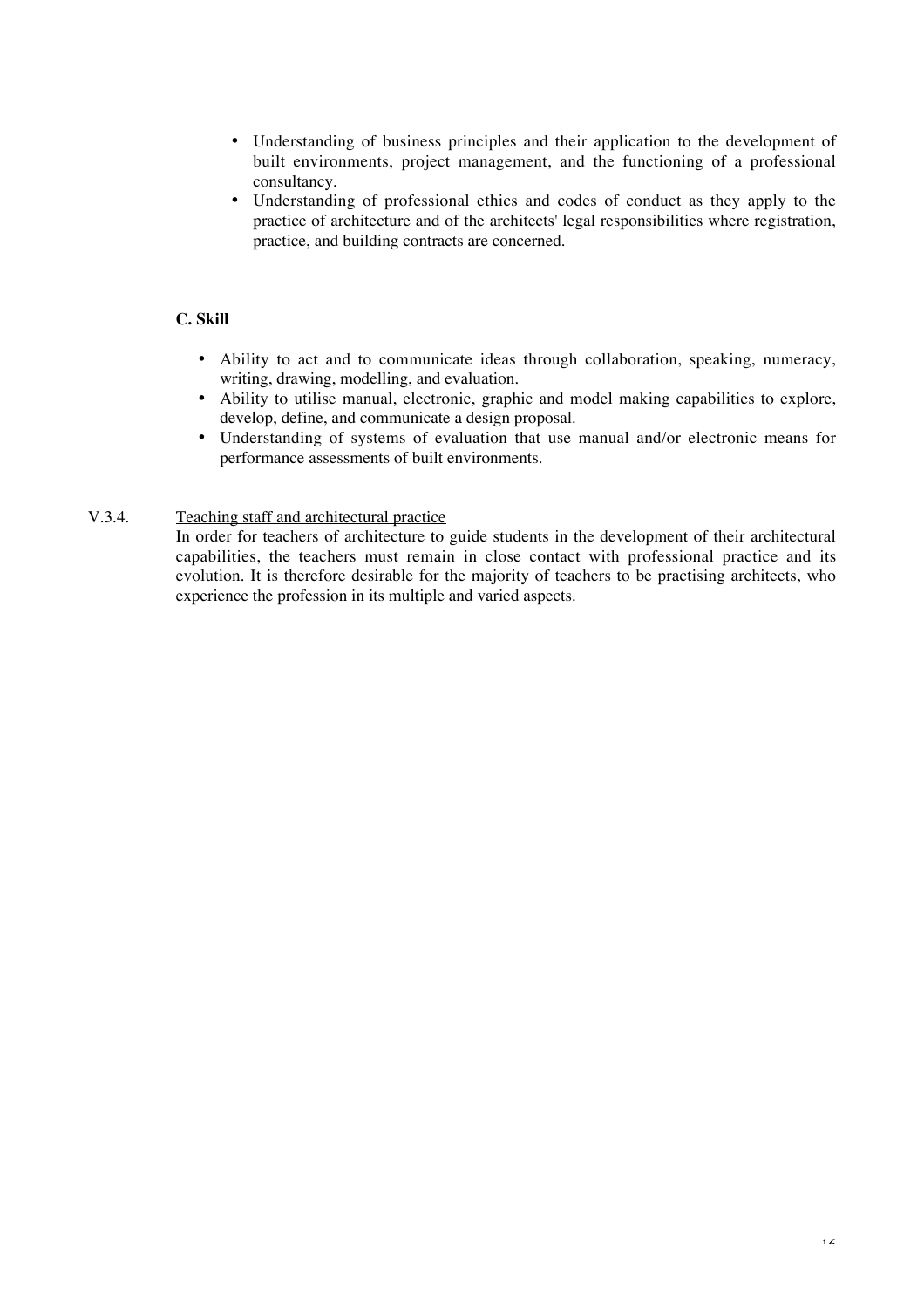#### V.3.5 Teaching based on project realisation

Realised individually and in teams, under the personal guidance of teachers, these projects should be the principle teaching method and are to be viewed as a synthesis of knowledge, aptitudes, and attitudes.

Direct and personalised intervention by teachers/tutors during the development of projects, as well as discussions with the students, are a necessary part of architectural teaching.

#### V.3.6 Student/teacher ratio

The number of students per workshop should be low enough to ensure the quality and frequency of personalised project supervision by the teaching staff.

## V.3.7 Resources

Buildings, teaching areas, and equipment must be adequate to fulfil the needs of a study programme and must provide good technical support for this programme.

## **V.4 Quantitative indicators**

- V.4.1. In general, the minimum length of study programmes shall be 5 years, full-time.
- V.4.2. In general, the minimum length of professional internships in architectural practice shall be 2 years, of which one year may take place before the end of the study programme.

#### **VI. ACADEMIC PORTABILITY**

Because the contexts of architecture and architectural education vary throughout the world, it is necessary to adopt a relatively simple validation structure that allows for flexible communication between institutions, teachers, and students. Even in institutions with very similar programmes, the differences between apparently equivalent subjects can be considerable, and can vary with each academic year.

Therefore, it is not the quantity of knowledge acquired that will be assessed, but rather the level of maturity obtained through the years of study and the projects developed.

It is also necessary to set down conditions for transfer from a study programme that has not been validated by the UNESCO-UIA Validation System, into an accredited programme.

The UNESCO-UIA Validation System is committed to the principle of portability of educational experience. This means that in all the validated programmes architectural education should be provided to a standard and scope that will enable international and regional recognition at each key stage.

## **VII. UNESCO-UIA RECOMMENDATIONS**

An education in architecture represents a professional and socio-cultural challenge in a rapidly evolving world. The Council of the UNESCO-UIA Validation System reserves the right to make recommendations, based on its experience, on the teaching of architecture with an intent to highlight, interpret, and complete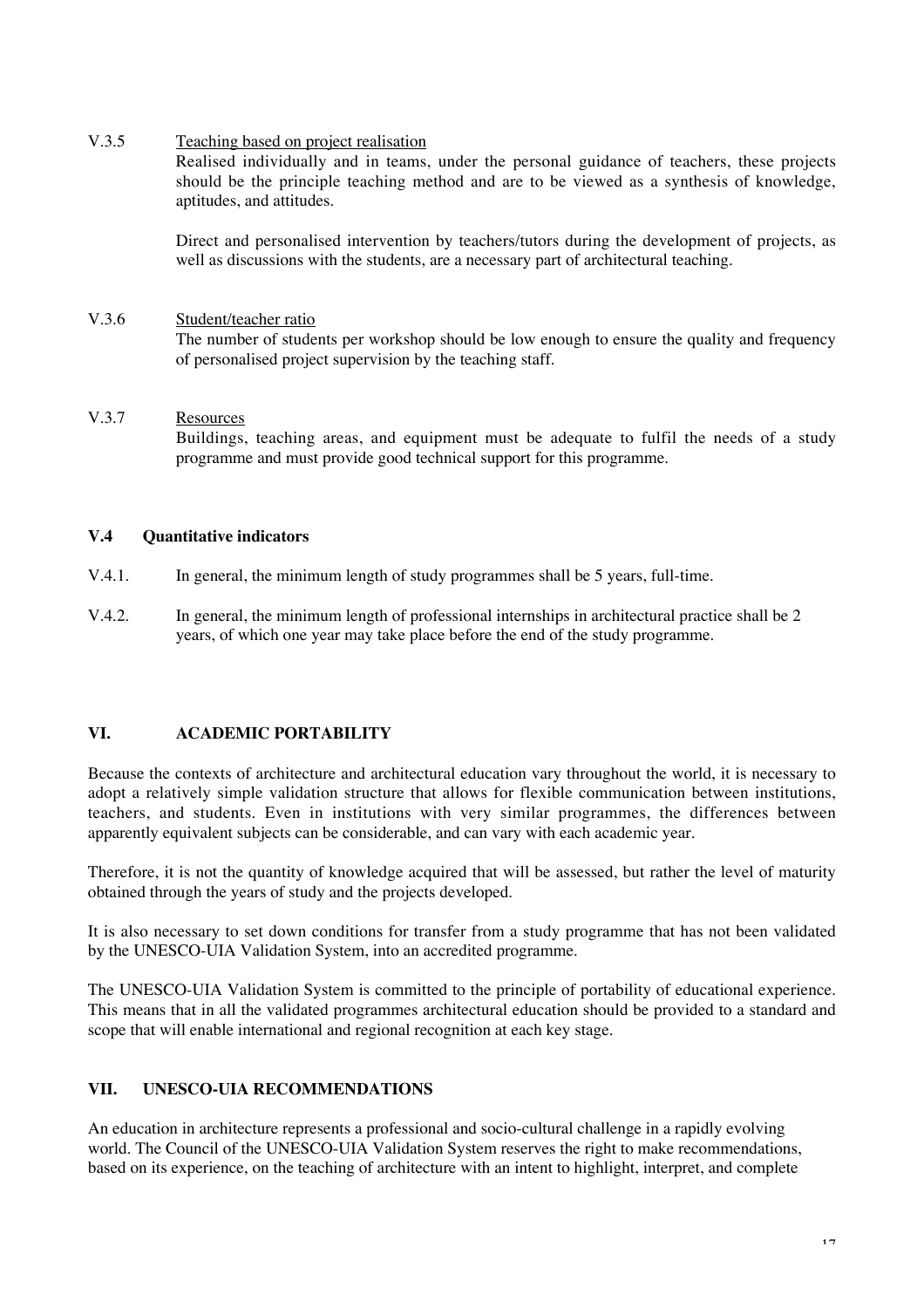the criteria, objectives, and considerations described in the UNESCO-UIA Charter for Architectural Education.

With this aim in mind, the Council of the UNESCO-UIA Validation System will maintain close contacts with the UIA **Architectural Education** Commission*,* the UIA **Professional Practice** Commission, the UNESCO institutions concerned with higher education and architecture, and the organisations responsible for systems of accreditation that have been recognised by the UNESCO-UIA Validation System.

## **VIII. UPDATES TO THE UNESCO-UIA CHARTER FOR ARCHITECTURAL EDUCATION**

The Council of the UNESCO-UIA Validation System, formed through a co-operation agreement between UNESCO and the UIA, is given responsibility for the UNESCO-UIA Charter for Architectural Education, and is charged with studying, orienting, and if appropriate, proposing modifications to UNESCO and the UIA, in order to update or improve the current document.

These modifications must be approved by both institutions promoting the Charter.

The normal interval between two propositions for revision of the Charter shall be 6 years.

In order for a proposition for modification to be approved by the Council of the UNESCO-UIA Validation System, it must receive a two-thirds majority of its titular members

## **IX. RECOGNITION/VALIDATION PROTOCOL**

#### **IX.1. Recognition of validation systems**

#### IX.1.1. Existing systems

Independent, statutory, and other systems, often linked to national administrations and/or professional associations, already exist in different countries.

The existing validation systems for architectural education programmes merit careful consideration as active operators in the common effort to improve the quality of architectural education. Existing systems that wish to be recognised by the UNESCO-UIA Validation System, may apply and upon payment of the fee, will be assessed.

When an existing validation system applies for recognition, at least three study programmes that have been accredited by this system will be reviewed, in order to verify the convergence of the qualitative criteria and the quantitative indicators used by the system of validation.

After verification, the Council of the UNESCO-UIA Validation System will accord initial recognition of the validation system, and of the study programmes that have been validated by this system.

In order for its recognition to remain valid, an institution must request re-evaluation by the Council of the UNESCO-UIA Validation System every five (5) years.

## IX.1.2. New systems

The UNESCO-UIA Validation system for architectural education also allows for recognition of ad hoc validation systems.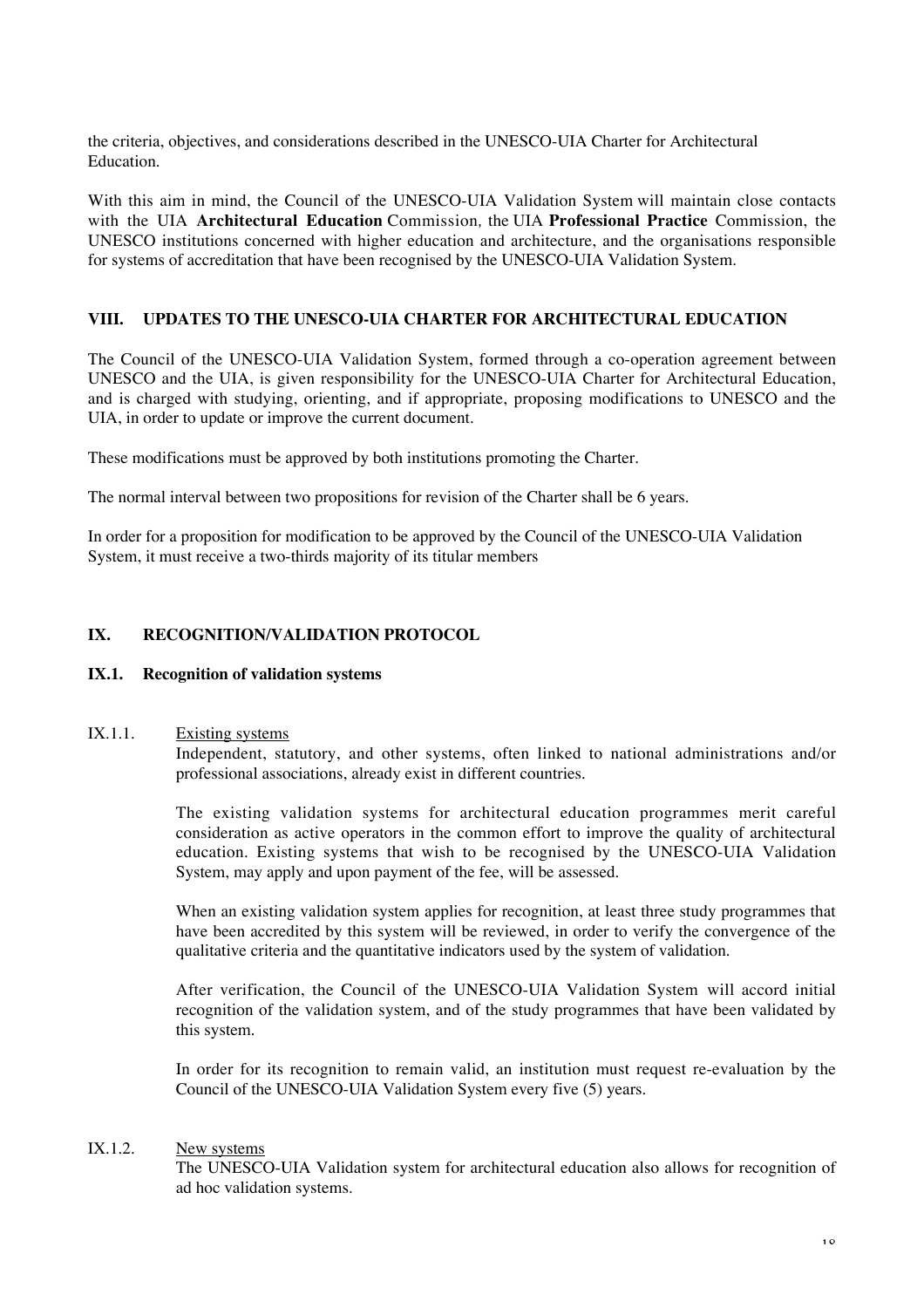Upon formal request and fee payment by the institution responsible for the new validation system, a Report Group will be designated by the Council of the UNESCO-UIA Validation System to evaluate the proposed system, and to assess at least three study programmes proposed to be accredited by the new validation system.

After verification, the Council of the UNESCO-UIA Validation System will establish the initial recognition of the validation system, and the study programmes validated by this system.

In order for its recognition to remain valid, an institution must request re-evaluation by the Council of the UNESCO-UIA Validation System every five (5) years.

#### **IX.2. Validation of study programmes**

Within the scope of the UNESCO-UIA Validation system is the individual validation of institutions' study programmes.

Upon request and fee payment by the administration responsible for the study programme, a Report Group will be designated by the Council of the UNESCO-UIA Validation System to obtain the necessary information about the study programme, visit the institution, and conduct the evaluation.

The Report Group will visit the institution that has requested validation and evaluate its study programme. It will send a written report to the Council of the UNESCO-UIA Validation System, through the UNESCO-UIA Regional Validation Committee, giving reasons for or against the validation proposal.

If appropriate, the Council of the UNESCO-UIA Validation System will establish the initial validation of the study programme.

In order for the validation of a study programme to remain up to date, the institution must request re-evaluation by the Council of the UNESCO-UIA Validation System every five (5) years.

#### **IX.3 Report Groups for study programmes.**

Each Report Group will normally consist of :

- IX.3.1 Members of UNESCO-UIA Regional Validation Committees Two members of the UNESCO-UIA Regional Validation Committee designated by the Regional Committee as President and Secretary of the Group.
- IX.3.2. UIA Member Section Appointees One practising architect appointed specifically for each Report Group by the UIA Member Section in the country concerned *plus*

One teacher from a study programme other than the one being evaluated, appointed specifically for each Report Group by the UIA Member Section in the country concerned.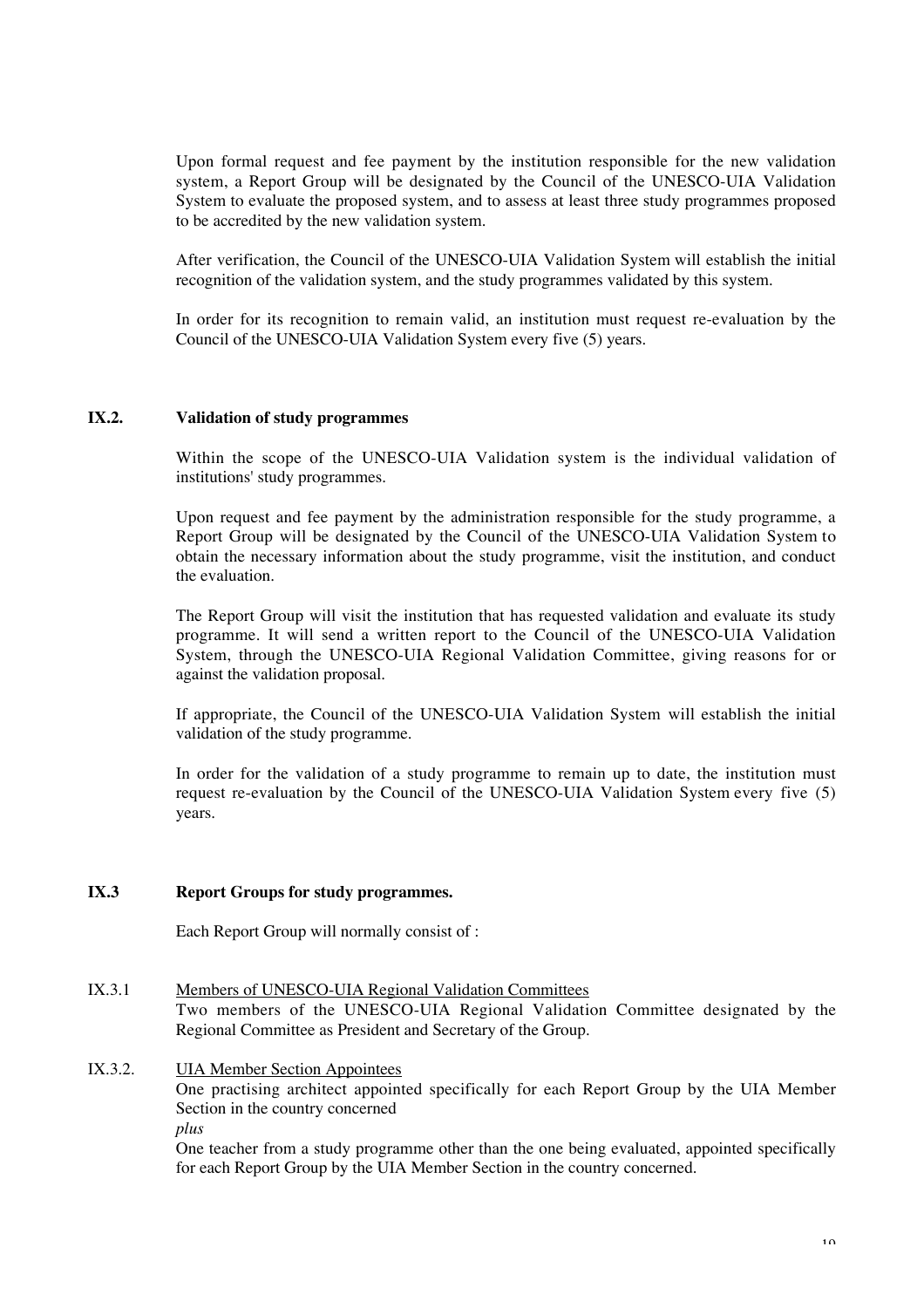#### IX.3.3. Registration Board Representatives

One or two members of the local registration board, or other architects registered in the jurisdiction.

The relevant registration board, or other body responsible for the registration of architects, if such exists, will be contacted by the relevant UIA Member Section and will be asked to appoint one or two representatives specifically for each Report Group.

## IX.3.4. Student Representatives

One student member from a study programme other than the one being evaluated shall be appointed specifically for each Report Group by the UIA Member Section in the country concerned.

Student representatives should be in their last year of studies.

## IX.3.5. Final composition

Each Report Group shall consist of no less than 5 persons.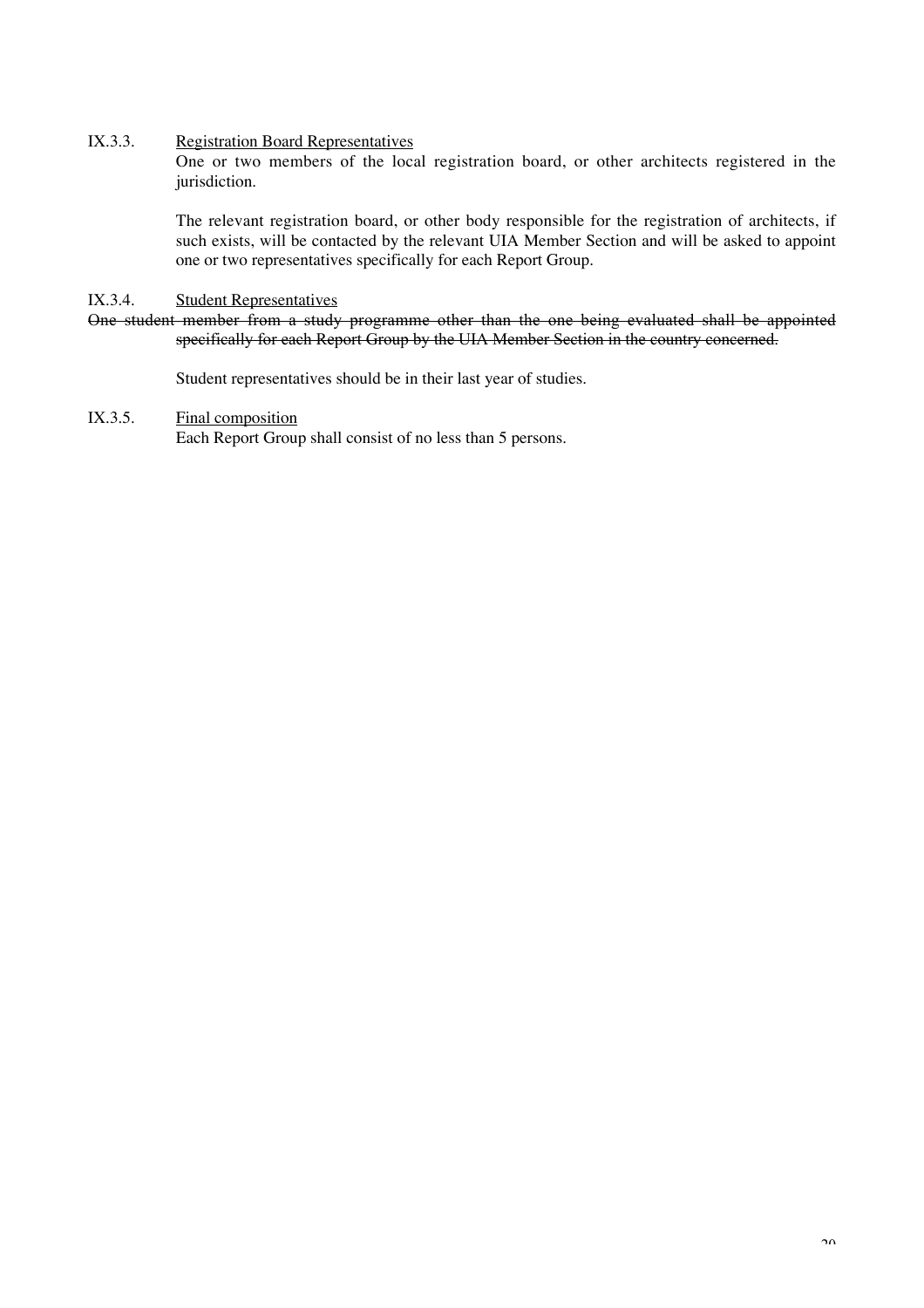#### **IX.4 Report Groups for validation systems**

The composition shall be the same as under  $IX.3$ , but the members will be nominated by the Council of the UNESCO-UIA Validation System (for article IX.3.1) by the UIA Member Section concerned (for article IX.3.2) and by the applicant validation system (for articles IX.3.3, and IX.3.4). The members shall represent as wide a professional spectrum as possible.

The final composition of the Report Group may be negotiated between the UNESCO-UIA Council and the applicant validation system. Each Report Group shall consist of no less than 5 persons.

#### **IX.5. Additional Report Group members**

The UNESCO-UIA Council has the right to co-opt additional members for all the Report Groups if the process can afford this or if such members are requested by the validation system or study programme being assessed. These members shall serve in an advisory capacity, and may be specialists in the human and social sciences, external academics, practitioners, or postgraduate and undergraduate students.

#### **IX.6 Languages**

Preliminary reports shall be written in one or both of the UNESCO and UIA working languages i.e. English and French, plus, optionally, in any of the other UNESCO and UIA official languages i.e. Spanish, Russian, Chinese, or Arabic.

The Final Report of the UNESCO-UIA Council shall be written in both English and French., plus, optionally, in any other languages deemed appropriate.

The choice of language(s) shall be made by agreement between the UNESCO-UIA Council and the validation system or study programme being assessed.

#### **IX.7 Recognition/Validation Process**

#### IX.7.1. Opening document

The process begins by an opening document which contains :

- A signed agreement between the Council of the UNESCO-UIA Validation System and the institution to be assessed.
- A signed copy of the present document.

#### IX.7.2 Assessment alternatives

The Council of the UNESCO-UIA Validation System will assess the reports submitted for each case, and make one of the following decisions :

Initial Recognition/Validation (unconditional, for five years)

Conditional Recognition/Validation (for two years, indicating the conditions to be met before the next visit of the Report Group)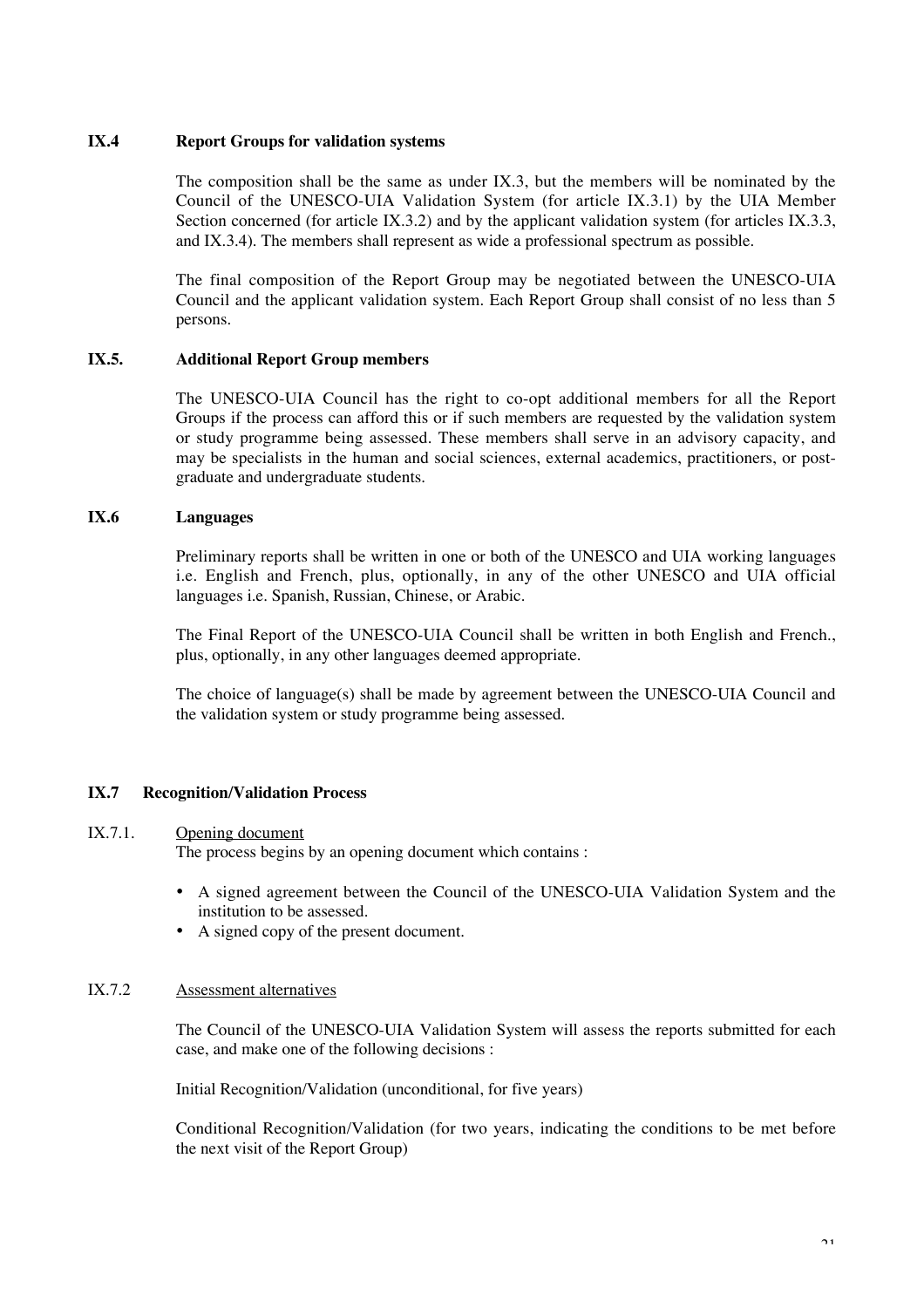Provisional Suspension of Recognition/Validation (suspension of the agreement for one year, indicating the conditions to be met before the next visit by a Report Group)

Refusal of Recognition/Validation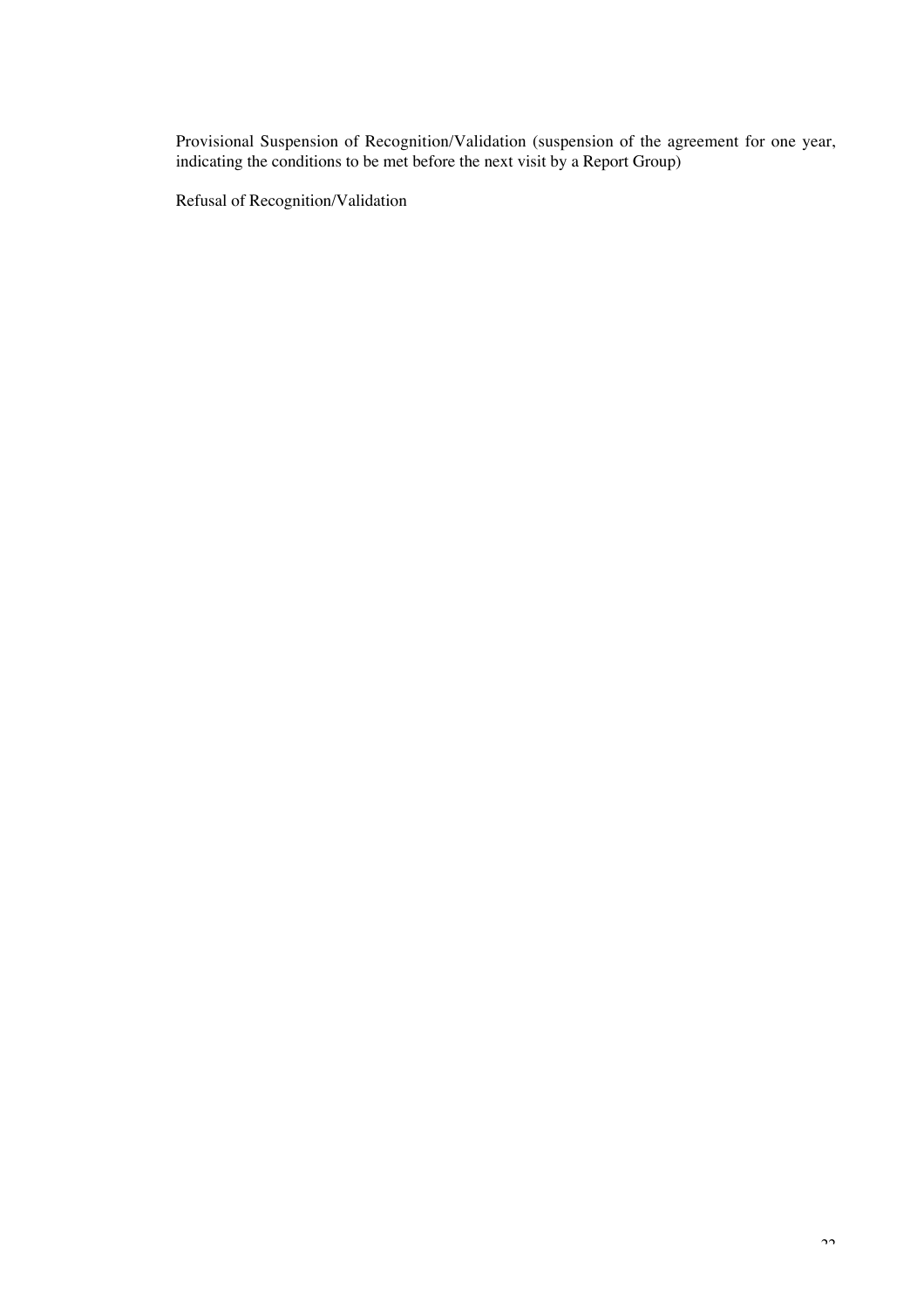## IX.7.3. Decision phase

The proposals made to the Council of the UNESCO-UIA Validation System concerning the recognition of validation systems and those made to the Council by the UNESCO-UIA Regional Validation Committees concerning the validation of study programmes shall be assessed and voted on by the Council. Decisions concerning the recognition of validation systems require an absolute majority of titular members, and those concerning the validation of study programmes a simple majority of those present, with a minimum quorum of half plus one of the titular members of the Council i.e. ten (10) members. In the event of failure to reach a majority, the session's chairperson shall have a casting vote.

The Council of the UNESCO-UIA Validation System shall send to UNESCO and the UIA an annual list of recognitions/validations granted, which will then be published.

If a validation system/study programme fails to obtain recognition/validation, there shall be no limit to future applications for recognition/validation. Any refusals shall offer constructive criticism and also assistance to aid the institution in obtaining recognition/validation in the future.

A pre-visit may be necessary to determine whether the validation system/study programme is ready for a full evaluation. The aim of these pre-visits is to bring out the items that need to be addressed before a full visit is undertaken.

The UNESCO-UIA Council is free to set up an extraordinary Report Group to review and visit any recognised system or validated study programme, if it deems that new circumstances make such a visit necessary.

## IX.7.4 Finances

Appropriate financing of the UNESCO-UIA Validation System shall be borne by the applicant validation system or study programme, except for the UNESCO-nominated titular members whose expenses shall be borne by UNESCO.

Efforts shall be made to secure sponsorship in order to reduce the future burden of financing.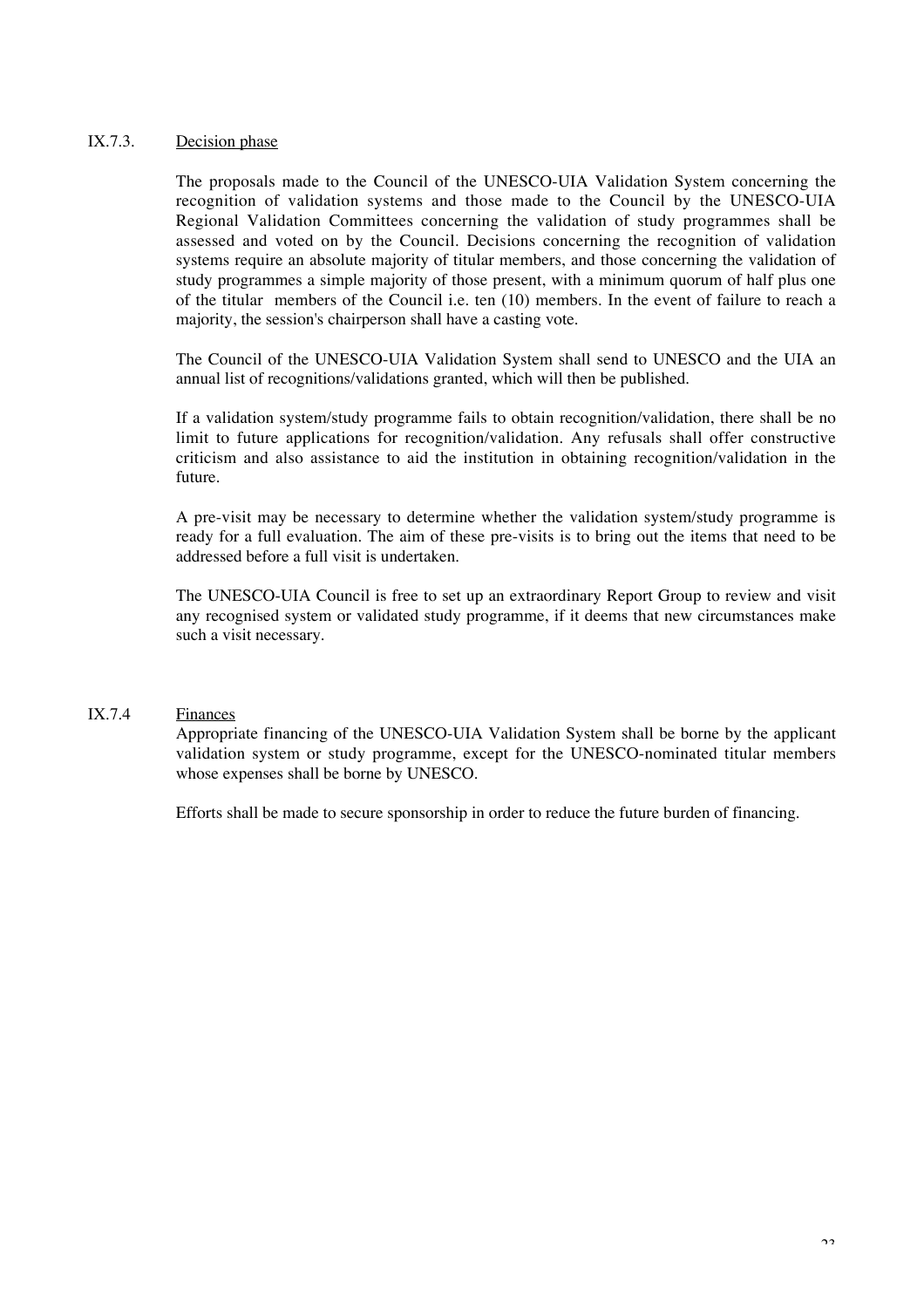## **APPENDIX A**

#### **ASSESSMENT PROCEDURES**

## **A.1 Information base**

A document containing all the essential questions to be answered in order to establish an information base shall be sent to the validation system requesting recognition by the Council of the UNESCO-UIA Validation system. For institutions requesting the validation of study programmes, this document will be sent by the UNESCO-UIA Regional Committee concerned.

The institution responsible for the validation system or study programme shall, within four (4) weeks, provide answers to all the questions contained in this document, along with any further information it considers necessary for a better understanding of its validation system or study programme.

The Council of the UNESCO-UIA Validation System, or the Regional Committee as the case may be, shall accept this information as sufficient in order to prepare its visit or ask for supplementary information.

#### **A.2 Information required from validation systems**

Before the Report Group visit, the following information shall be made available to the Council of the UNESCO-UIA Validation System:

| A.2.1 | Introductory information<br>Name of the institution administering the validation system. Head of the institution.<br>Name and position of the main staff members to contact in the case of queries<br>concerning the submission. |
|-------|----------------------------------------------------------------------------------------------------------------------------------------------------------------------------------------------------------------------------------|
| A.2.2 | Description of institution<br>A brief description of the institution and its history.                                                                                                                                            |
| A.2.3 | Validation system history<br>A brief description of the history of the validation system and a list of the study<br>programmes validated by it.                                                                                  |
| A.2.4 | Validation system aims and objectives<br>A description of the validation system's approach to education.                                                                                                                         |
| A.2.5 | Details concerning at least three study programmes selected by the UNESCO-UIA<br>Council for inspection by the Report Group.<br>The study programmes selected are to be within the jurisdiction of the validation                |

#### **A.3 Information required from study programmes**

system.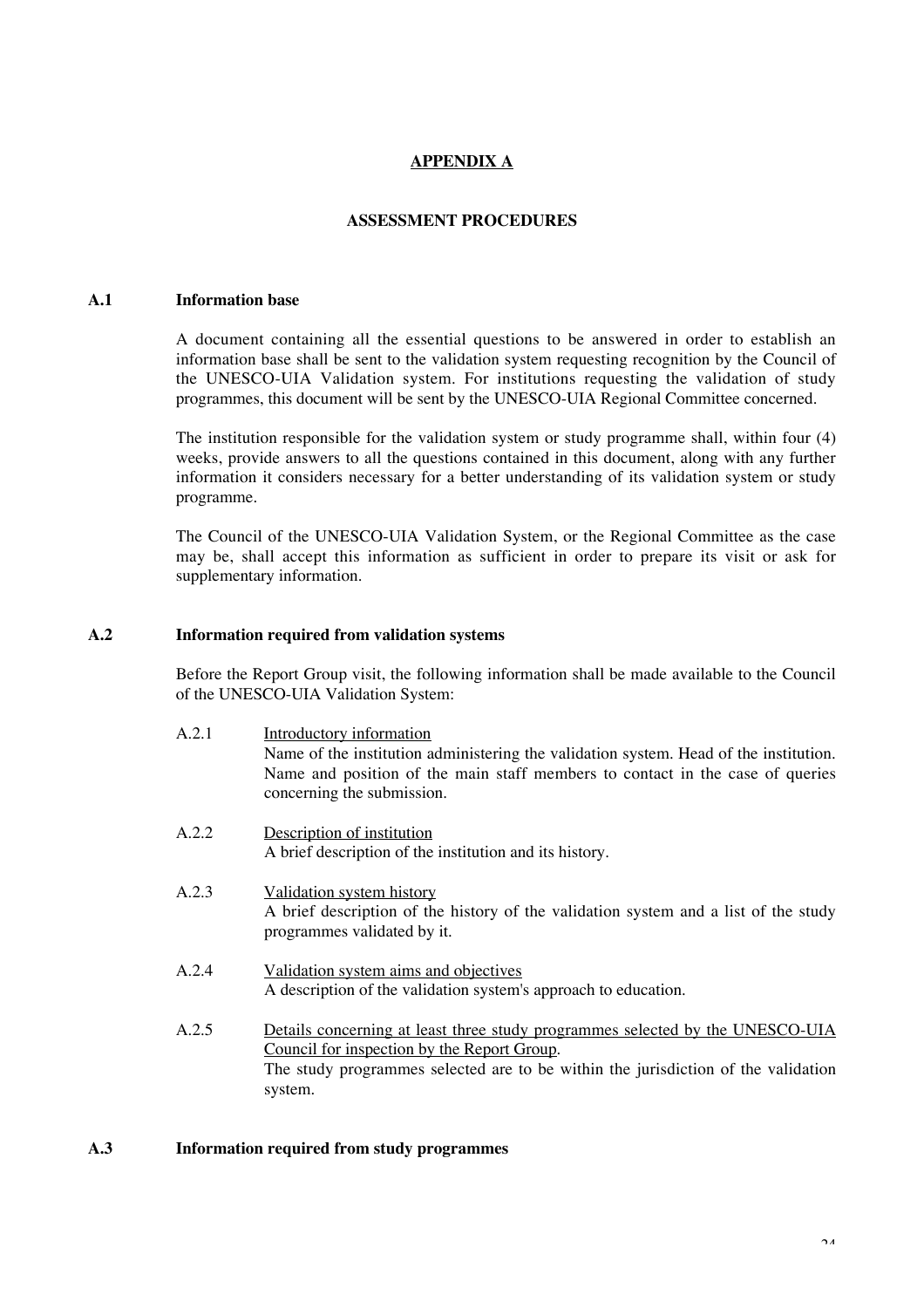Before the Report Group visit, the following information must be made available to the Regional Committee of the UNESCO-UIA Validation System :

- A.3.1 Introductory Information Name and address of the institution. Name of the study programme responsible for the course(s). Head of the study programme. Name and position of the main staff member to contact with queries about the submission, including telephone and fax numbers and E-mail address.
- A.3.2 Description of institution A brief description of the institution and its history.
- A.3.3 Study programme history A brief history of the study programme.
- A.3.4 Study programme aims and objectives The study programme's approach to education, teaching, and learning.
- A.3.5 Study programme structure

Brief description of the study programme framework including graduation requirements. Lecture syllabi for all courses, including studio and non-studio work, reading lists for each course, and full details of the assessment method for each course. Copies of the study programme handbook(s) are also to be submitted.

A.3.6 Administrative structure

Decision making processes, including the structure in which the study programme evolves.

#### A.3.7 Staff profiles

Teaching staff's curricula vitae, academic commitments, and non-teaching activities such as research, publications, community involvement and, practice.

#### A.3.8 Student population

A comprehensive description of the student population (numbers, sex, full or part time) and a statement indicating any characteristics in the backgrounds of the students which might influence the nature of the course.

## A.3.9 Physical resources

Details of all facilities exploited by the study programme including studios, teaching space and equipment, workshops, laboratories, computers and information systems, resource centres, libraries, and staff accommodation.

## A.3.10 Self appraisal

A statement of approximately 3000 words mentioning :

- a. Issues raised in panel and or external examiners' reports
- b. Changes introduced into the study programme since the last visit
- c. Effects of changes in resource provisions since the last visit
- d. Critical evaluation of the study programme objectives in relation to the UNESCO-UIA Charter, state and institutional education policy and registration board requirements
- e. Special features of the study programme
- f. Auto-evaluation of the study programme.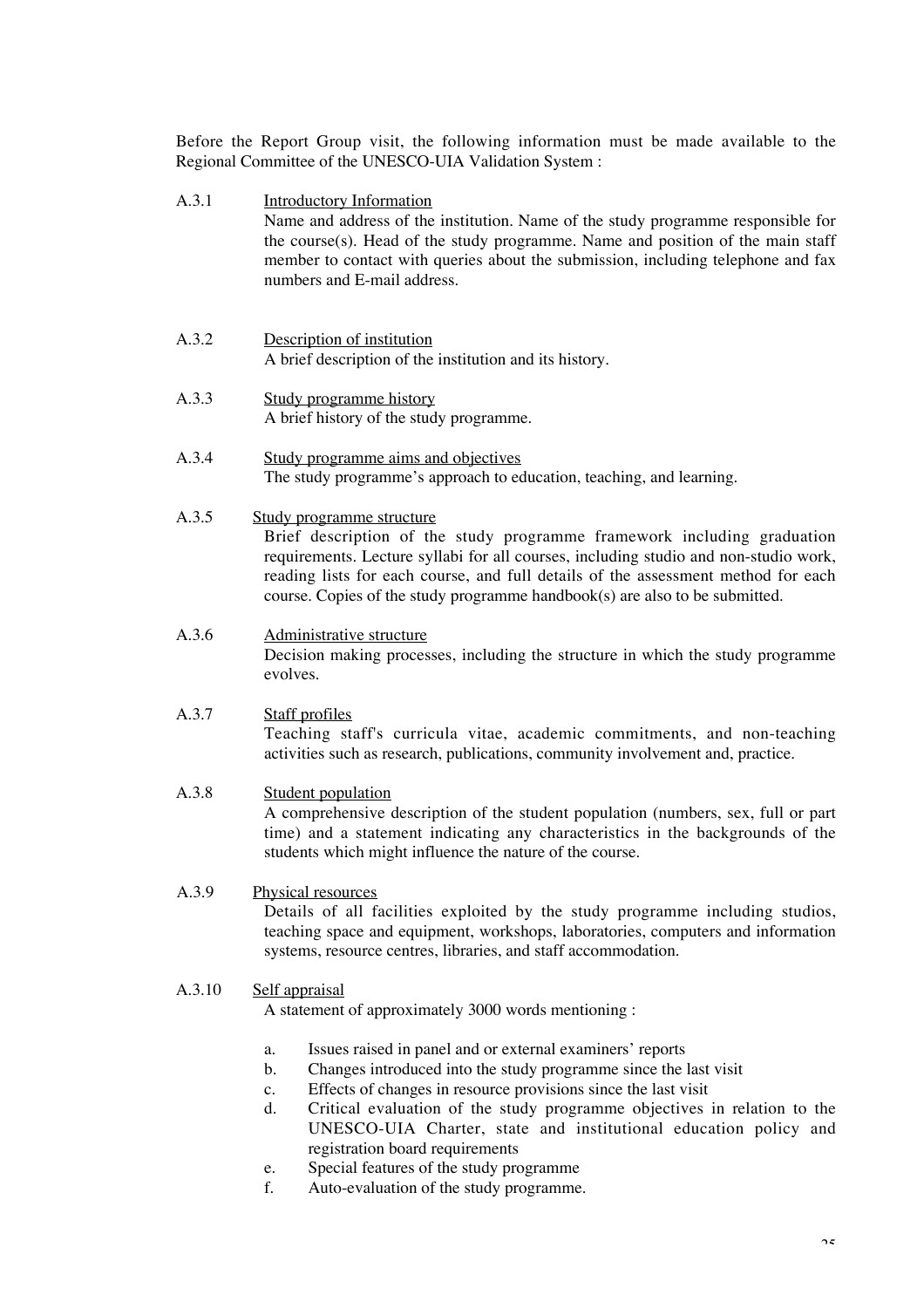# A.3.11 Statistical information

Student numbers (full-time and part-time), first year, number graduates during the last three years, staff numbers, and staff-student ratio.

# A.3.12 Quality assurance procedures

The method of internal monitoring and appraisal of the study programme.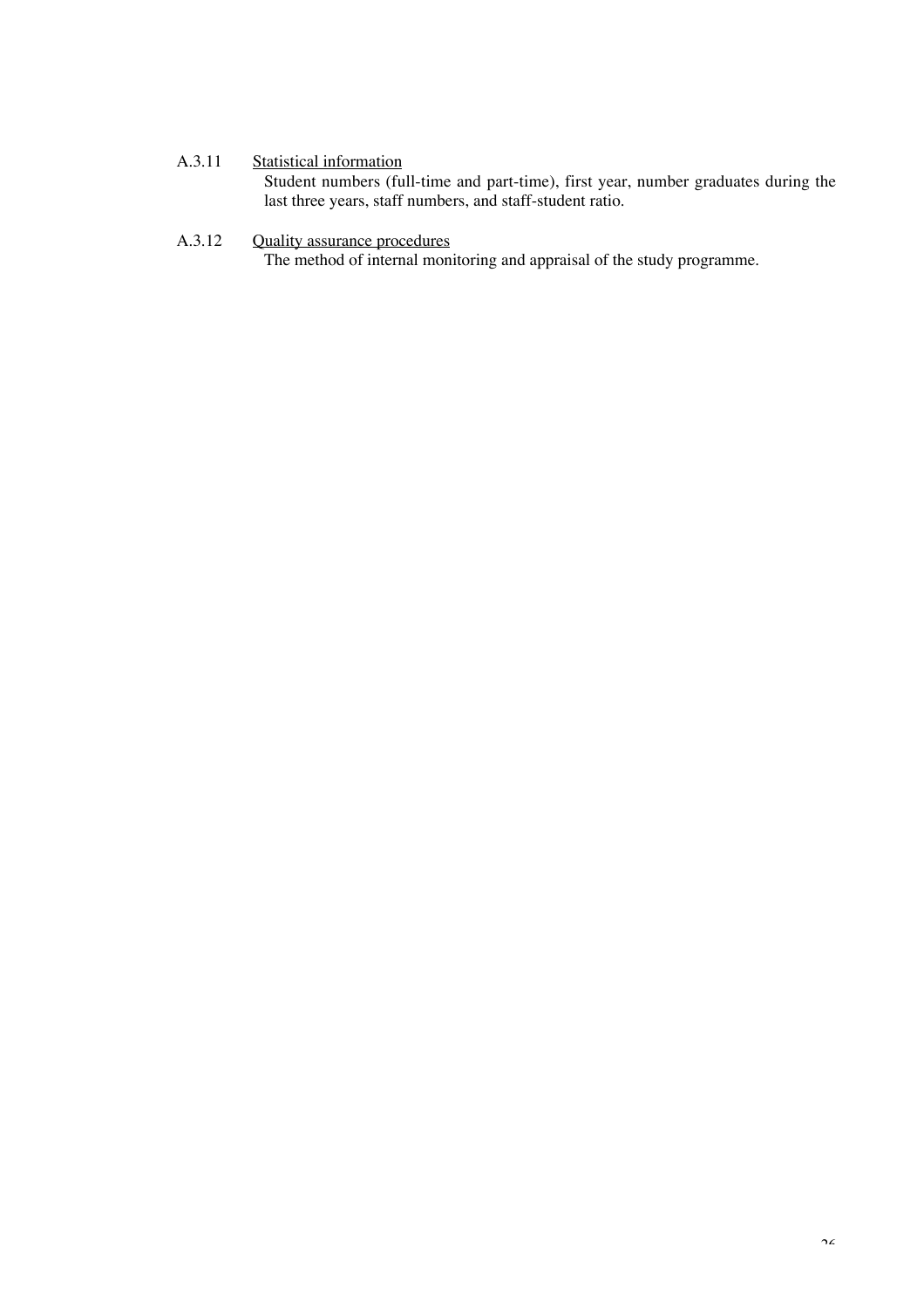#### **A.4 Scheduling a visit**

- A.4.1 The Report Group President shall contact the institution responsible for the validation system to be recognised or the study programme to be validated and organise the visit. The Report Group President may also ask for any supplementary information he deemsed necessary.
- A.4.2 The Report Group President shall, after consultation with the institution concerned, convene the members of the Report Group. Everyone involved must confirm their availability or their impossibility to attend within one week. In the latter case, a substitute, or substitutes, shall be appointed.

#### **A.5 Report Group visits**

The visit to an institution responsible for a study programme shall last no less than three days, on a full-time basis. It shall include inspection of the facilities available; an exhibition of a range of student work from all subject areas, completed over the previous twelve months; the curriculum for each year of the course, arranged as far as possible to show the development of the curriculum throughout the course; access to works produced by the students and completed student exams for each year of study, in all subjects, including preparatory work and the assignment, with a range of grades, from excellent to mediocre, for each subject; final student works and projects, and research conducted by teachers. An exhibition of the teacher's work would be welcomed.

During the visit, the Report Group shall conduct private interviews with teachers and students in each year of study, architects recently graduated from the school, members of local professional associations, and may also meet with the institution's Board of Directors.

#### **A.6 Suggested Report Group activities**

Preliminary meeting with Head of study programme and senior academic staff

Overview of student work

Meeting with staff

Viewing of student work by year

Discussion with Head of study programme and senior academic staff

Meeting with students

Inspection of study programme facilities

Final meeting with Head of study programme and senior academic staff

Final discussion with the institution authorities

#### **A.7 Preliminary reports**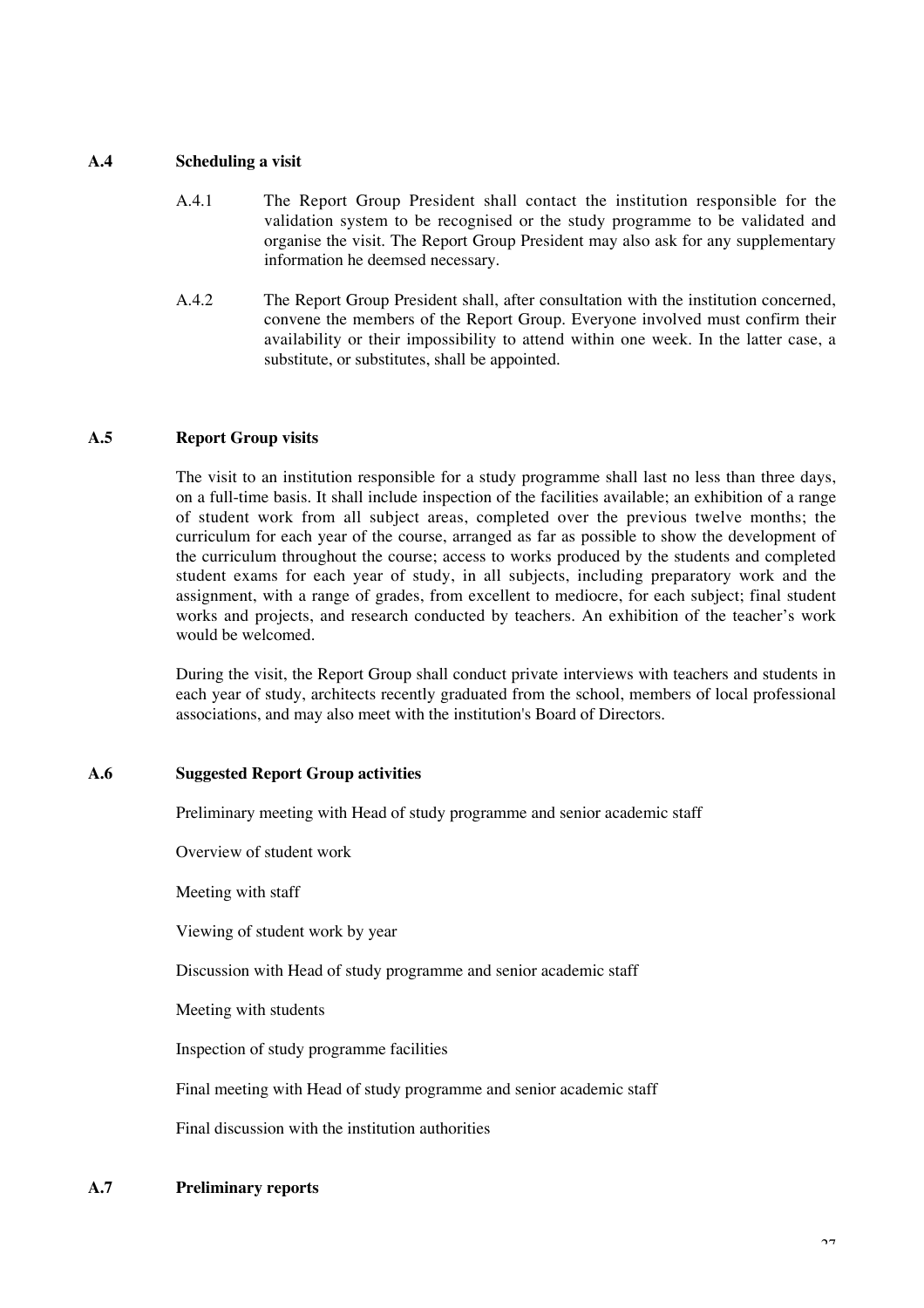A.7.1 Each day the Report Group shall write a preliminary report on its activities, including a provisional evaluation of the validation system and/or the study programme.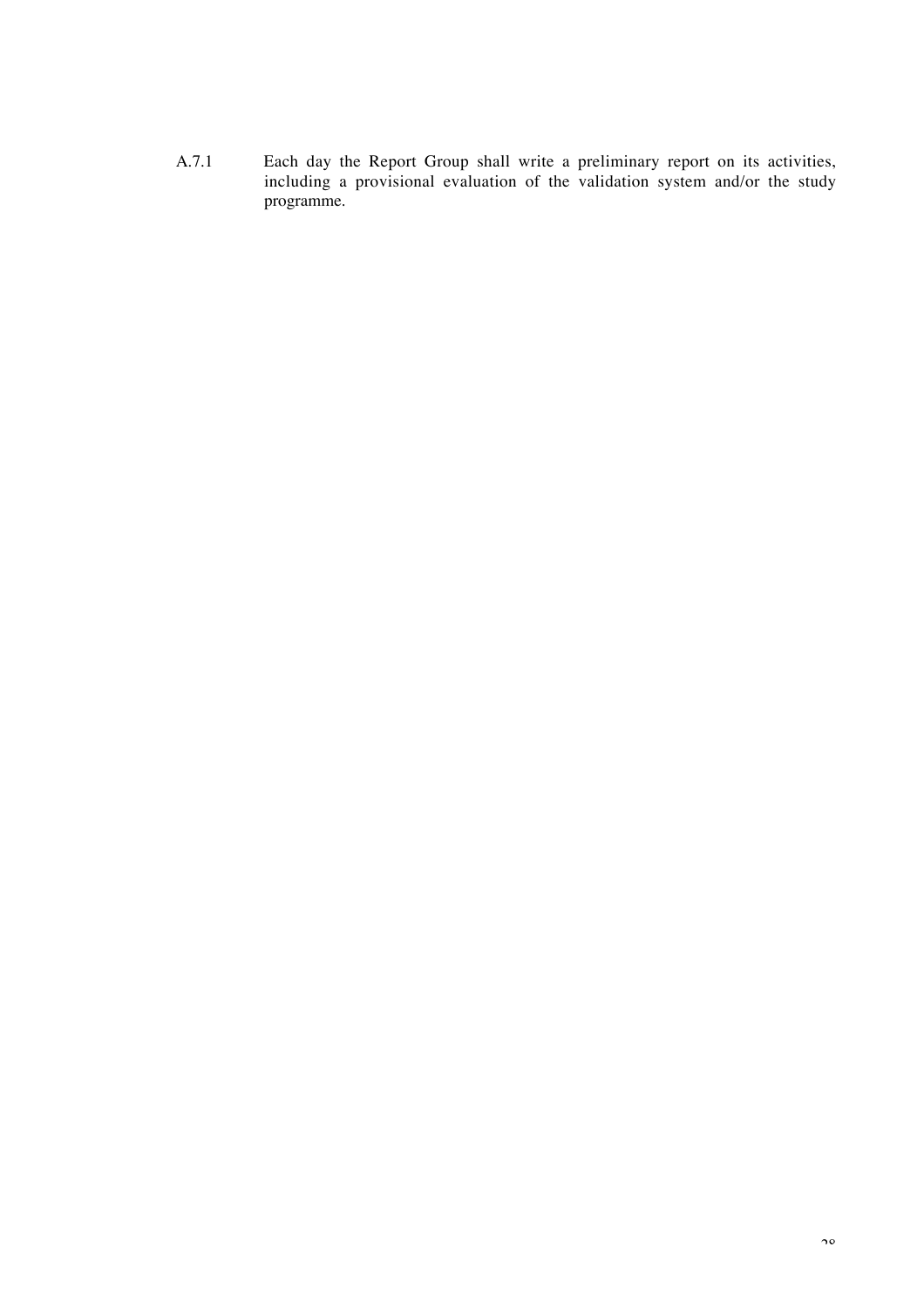- A.7.2 During its last session, the Report Group shall formulate its draft final report, including its proposal on whether or not recognition or validation should be accorded. This report must be signed by all members of the Report Group and include recommendations to the institution concerned.
- A.7.3 One week after the end of the visit, the Report Group Secretary, after consulting with the Report Group President, shall send a copy of the draft final report to each member of the Report Group by E-mail. The members of the Report Group shall then have 10 days to respond with their suggestions, proposals, and agreement or disagreement with the document, including the awarding or refusal of recognition/validation.
- A.7.4 Once the report has obtained a majority of votes, or 50% of votes including that of the Report Group President, the Report Group Secretary shall send the entire file, including the individual comments written by each member, to the UNESCO-UIA Council in the case of validation systems, or to the UNESCO-UIA Regional Committee in the case of study programmes. This report must be completed no later than one month after the end of the visit to the institution seeking recognition/validation.

## **A.8 UNESCO-UIA Regional Validation Committee Report**

A.8.1 For each study programme evaluated in its jurisdiction, the UNESCO-UIA Regional Validation Committee shall formulate a report containing its proposal to award or refuse validation, and submit this report to Council of the UNESCO-UIA Validation System.

#### **A.9 UNESCO-UIA Council Decision**

A.9.1 The Council of the UNESCO-UIA Validation System shall make the final decision for both recognition of validation systems and validation of study programmes.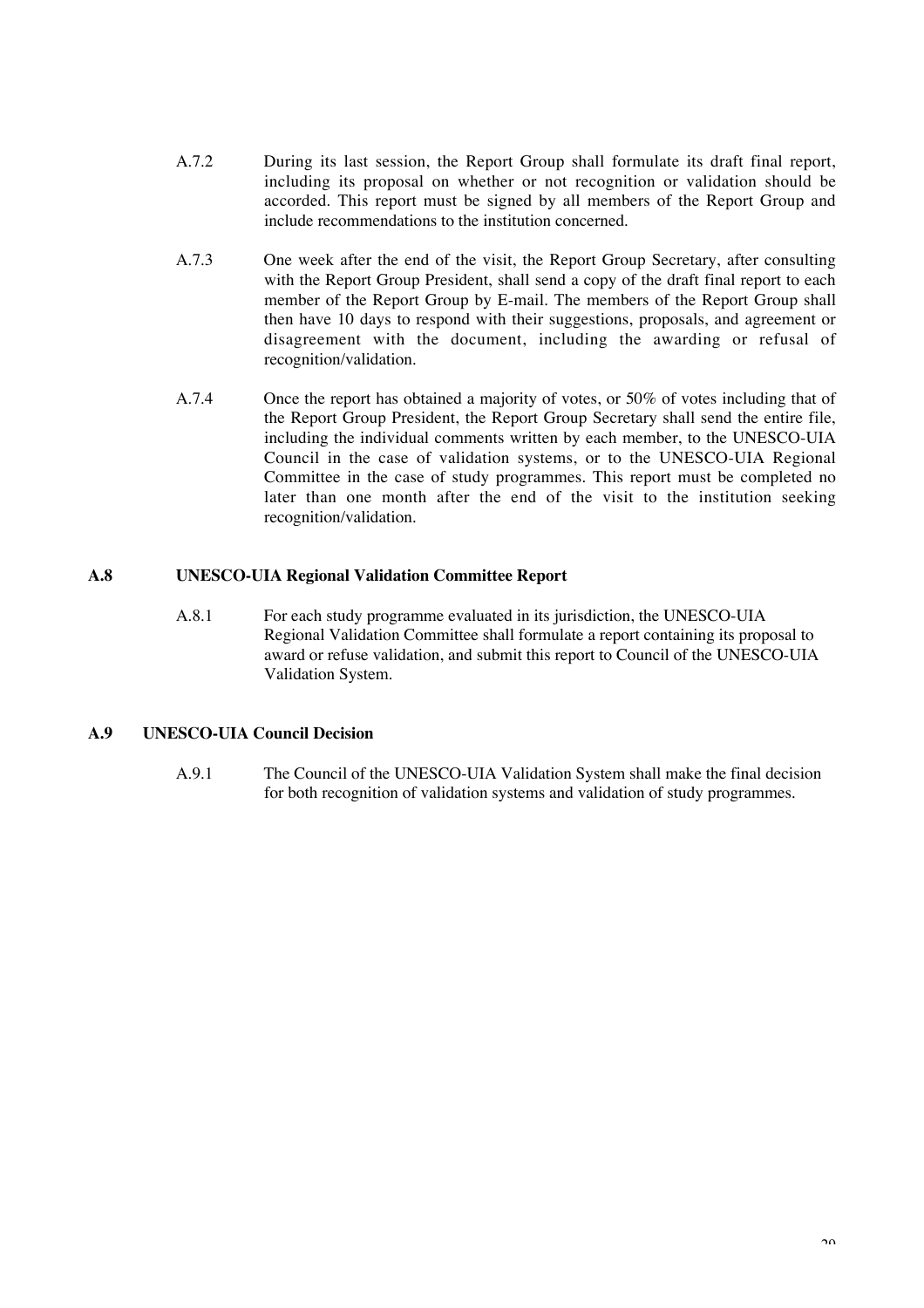## **APPENDIX B**

#### **GLOSSARY**

#### **B1. Architect:**

Refer to the UIA Accord on Recommended International Standards of Professionalism in Architectural Practice, section *Architect*, page 4.

#### **B2. Accreditation/Validation/Recognition:**

Refer to the UIA Accord on Recommended International Standards of Professionalism in Architectural Practice, section *Accreditation/Validation/ Recognition*, page 6.

#### **B3. Practice of Architecture:**

Refer to the UIA Accord on Recommended International Standards of Professionalism in Architectural Practice, section *Practice of Architecture*, page 4.